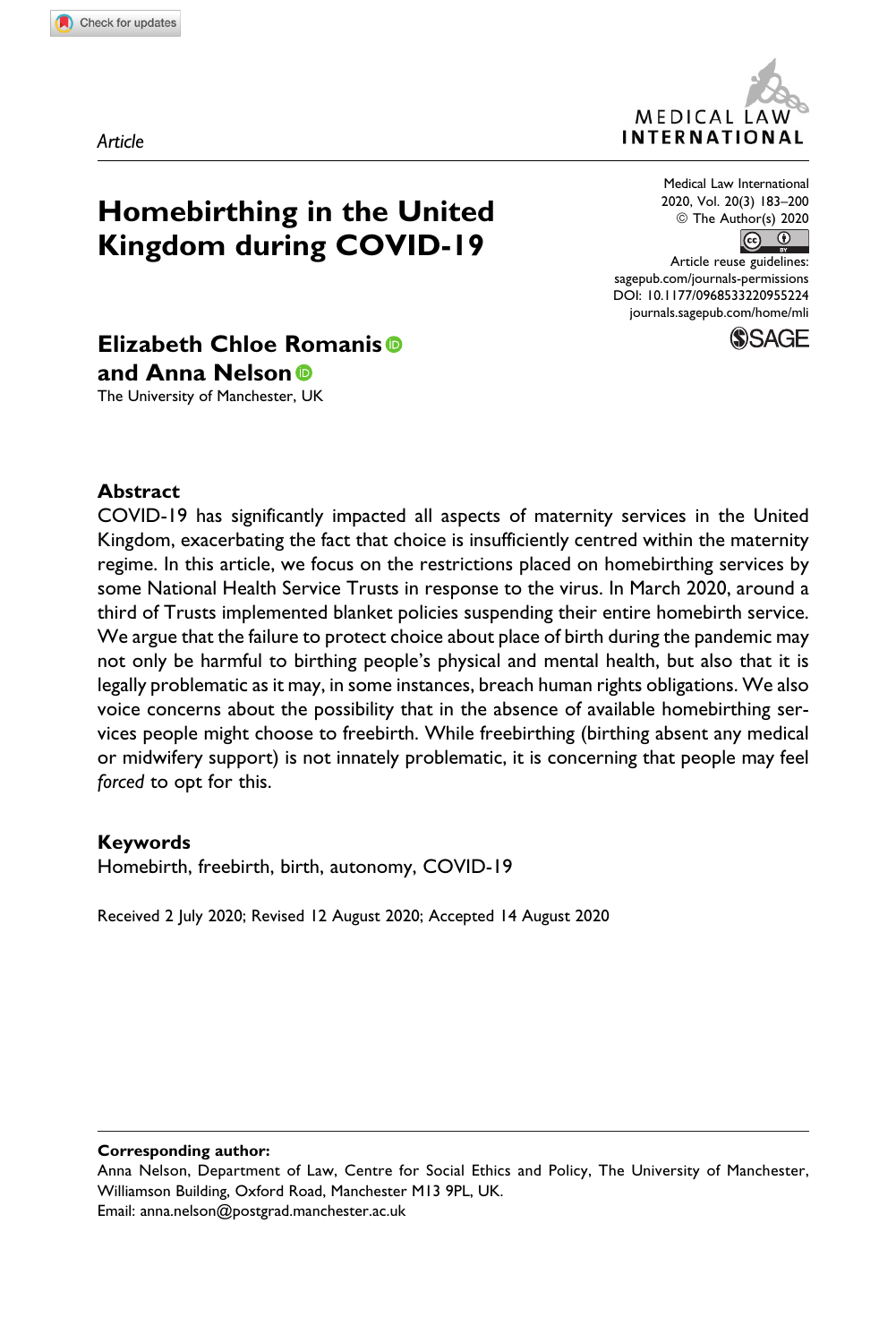### **Introduction**

The 2020 COVID-19 pandemic has had a significant impact on people preparing to birth<sup>1</sup> in the United Kingdom (UK). In response to the pandemic, National Health Service (NHS) Trusts have made changes to the maternity services that are offered and how these services are provided. Some NHS Trusts placed limitations on the presence of birth partners in hospitals, $<sup>2</sup>$  placed limitations on maternal request caesar-</sup> ean sections,<sup>3</sup> and around a third of NHS Trusts suspended homebirthing services.<sup>4</sup> This has limited the options available to thousands of birthing people who may either feel forced to attend a hospital to birth, or some people may decide to freebirth at home (this is the 'active decision to birth without trained health professionals present' where there is an option to access maternity care).<sup>5</sup> The limitations that have been placed on choice in childbirth during the pandemic, we argue, are indicative of the reality that choice is not sufficiently centred within the maternity regime in the UK. Here, for reasons of space, we limit our scope to considering the limitations that were placed on homebirthing services and the impact this may have had on the physical and mental health of people preparing to birth.

In this article, we argue that blanket removal of homebirthing services during the COVID-19 pandemic has been inappropriate because of the significant impact that limiting these services has on individuals. While we accept that sometimes in a communal health system there will be circumstances where limited resources mean that some services will be limited, and this is of course more likely during a public health emergency, we do not believe that the pandemic necessitates a *blanket* restriction on homebirth. First, we will outline some of the practicalities and legalities of homebirthing in the UK. Second, we consider why COVID-19 may have potentially led to an increase in demand for homebirth, and we argue for the importance of a choice about place of birth for a pregnant person's health and well-being. We argue that the availability of a

<sup>1.</sup> We use the term pregnant people/persons instead of women as an acknowledgement that, while the majority of people who get pregnant and birth are women, not all people who are pregnant and birth or are able to get pregnant and birth identify as women.

<sup>2.</sup> See Birthrights, Coronavirus – How Will It Affect My Rights to Maternity Care? (12 March 2020). Available at: [https://www.birthrights.org.uk/2020/03/12/coronovirus-how-will-it](https://www.birthrights.org.uk/2020/03/12/coronovirus-how-will-it-affect-my-rights-to-maternity-care/)[affect-my-rights-to-maternity-care/](https://www.birthrights.org.uk/2020/03/12/coronovirus-how-will-it-affect-my-rights-to-maternity-care/) (accessed 25 June 2020).

<sup>3.</sup> See S. Lintern, 'Coronavirus: NHS Hospitals Accused of Using Crisis as Excuse to Deny Women Caesarean Sections', The Independent 17 May 2020. Available at: [https://www.](https://www.independent.co.uk/news/health/coronavirus-caesarean-sections-nhs-hospitals-maternity-a9514356.html) [independent.co.uk/news/health/coronavirus-caesarean-sections-nhs-hospitals-maternity](https://www.independent.co.uk/news/health/coronavirus-caesarean-sections-nhs-hospitals-maternity-a9514356.html)[a9514356.html](https://www.independent.co.uk/news/health/coronavirus-caesarean-sections-nhs-hospitals-maternity-a9514356.html) (accessed 25 June 2020). We have considered some of the other limitations on maternity services during the pandemic in work that is under review elsewhere.

<sup>4.</sup> H. Sherwood, 'Midwife Shortage Doubles as NHS Staff Diverted to Tend Covid-19 Patients', The Observer 29 March 2020. Available at: [https://www.theguardian.com/society/2020/mar/](https://www.theguardian.com/society/2020/mar/29/midwife-shortage-doubles-as-nhs-staff-diverted-to-tend-covid-19-patients) [29/midwife-shortage-doubles-as-nhs-staff-diverted-to-tend-covid-19-patients](https://www.theguardian.com/society/2020/mar/29/midwife-shortage-doubles-as-nhs-staff-diverted-to-tend-covid-19-patients) (accessed 25 June 2020).

<sup>5.</sup> C. Feeley and G. Thomson, 'Tensions and Conflicts in "Choice": Womens' Experiences of Freebirthing in the UK', *Midwifery* 41 (2016), pp. 16–21.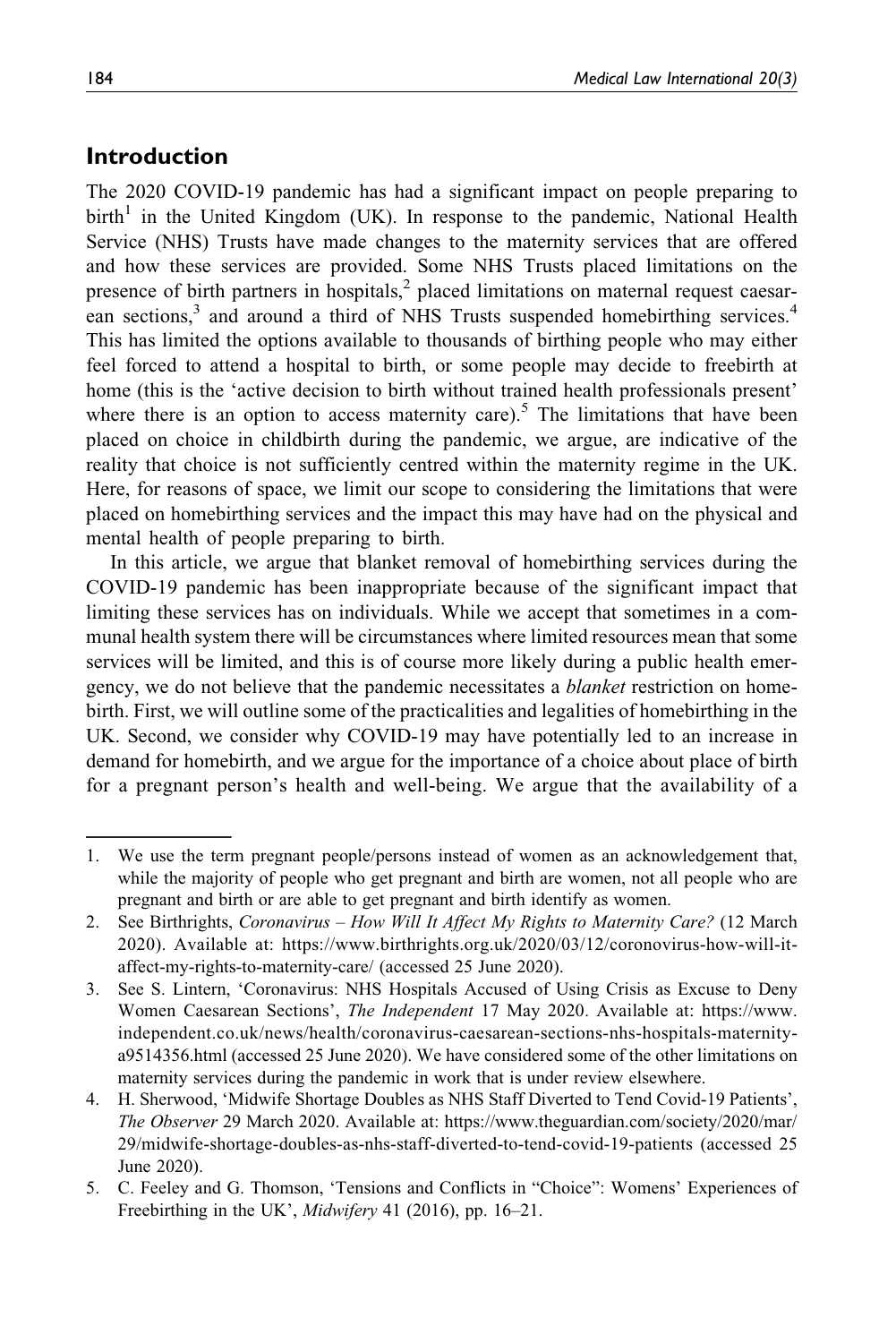homebirthing service for pregnant people is important at this time as a result of these potential concerns and that denying access to homebirth has potential damaging consequences on the physical and mental health of birthing people who may feel coerced into a birthing experience that is distressing to them (whether this is in hospital or at home). Third, we consider the response of NHS Trusts to the potential increased demand for homebirthing during the pandemic. Finally, we assess this response arguing that removing choice has and will continue to have a significant impact on pregnant people's health and well-being and may potentially be a breach of the UK's obligations under the European Convention on Human Rights (ECHR).

At the time of revising this article, an increasing number of NHS Trusts are now beginning to reinstate or have already reinstated their suspended homebirthing services, subject to some limitations.<sup>6</sup> We welcome the reintroduction of these services but will critique some of the conditions that have been placed on homebirthing. While homebirthing is now becoming available in some parts of the country where it has not been for some months, it remains crucial that the potential impact of the denial of this service may have had on pregnant people is investigated. This is also important to reflect on in advance of a potential second or third wave of the virus.

## **Homebirthing in the UK**

Homebirth is the planned delivery of a pregnancy at home attended by health professionals (usually a midwife). Homebirth in the UK has consistently been found to be safe and to have comparable rates of safety to hospital delivery among people with low-risk pregnancies and second/subsequent pregnancies.7 It has also been found to have some substantial benefits for pregnant people that we will discuss later in this article. At present, only 2.3% of births that take place in the UK are homebirths.<sup>8</sup> In the midwifery and social sciences literature, research conducted to ascertain the motivations of pregnant people who choose to birth at home illustrates that the reasons are wide-ranging. Some of the most common reasons indicate that people chose to birth at home as a result

<sup>6.</sup> See Imperial College Healthcare NHS Trust, Maternity and Obstetrics: Coronavirus Update for Maternity Patients (2020). Available at: [https://www.imperial.nhs.uk/our-services/](https://www.imperial.nhs.uk/our-services/maternity-and-obstetrics) [maternity-and-obstetrics](https://www.imperial.nhs.uk/our-services/maternity-and-obstetrics) (accessed 30 June 2020); NHS Lanarkshire, Homebirths Now Reinstated (2020). Available at: [https://www.nhslanarkshire.scot.nhs.uk/services/maternity](https://www.nhslanarkshire.scot.nhs.uk/services/maternity-services/)[services/](https://www.nhslanarkshire.scot.nhs.uk/services/maternity-services/) (accessed 30 June 2020).

<sup>7.</sup> A. Reitsma et al., 'Maternal Outcomes and Birth Interventions Among Women Who Begin Labour Intending to Give Birth at Home Compared to Women of Low Obstetrical Risk Who Intend to Give Birth in Hospital: A Systematic Review and Meta-Analyses', EClinicalMedicine 21 (2020), p. 100319; A. de Jonge et al., 'Perinatal Mortality and Morbidity in a Nationwide Cohort of 529,688 Low-Risk Planned Home and Hospital Births', British Journal of Obstetrics and Gynaecology 116 (2009), pp. 1177–1184.

<sup>8.</sup> Office for National Statistics, Birth Characteristics in England and Wales: 2017 (10 January 2019). Available at: [https://www.ons.gov.uk/peoplepopulationandcommunity/](https://www.ons.gov.uk/peoplepopulationandcommunity/birthsdeathsandmarriages/livebirths/bulletins/birthcharacteristicsinenglandandwales/2017) [birthsdeathsandmarriages/livebirths/bulletins/birthcharacteristicsinenglandandwales/2017](https://www.ons.gov.uk/peoplepopulationandcommunity/birthsdeathsandmarriages/livebirths/bulletins/birthcharacteristicsinenglandandwales/2017) (accessed 25 June 2020).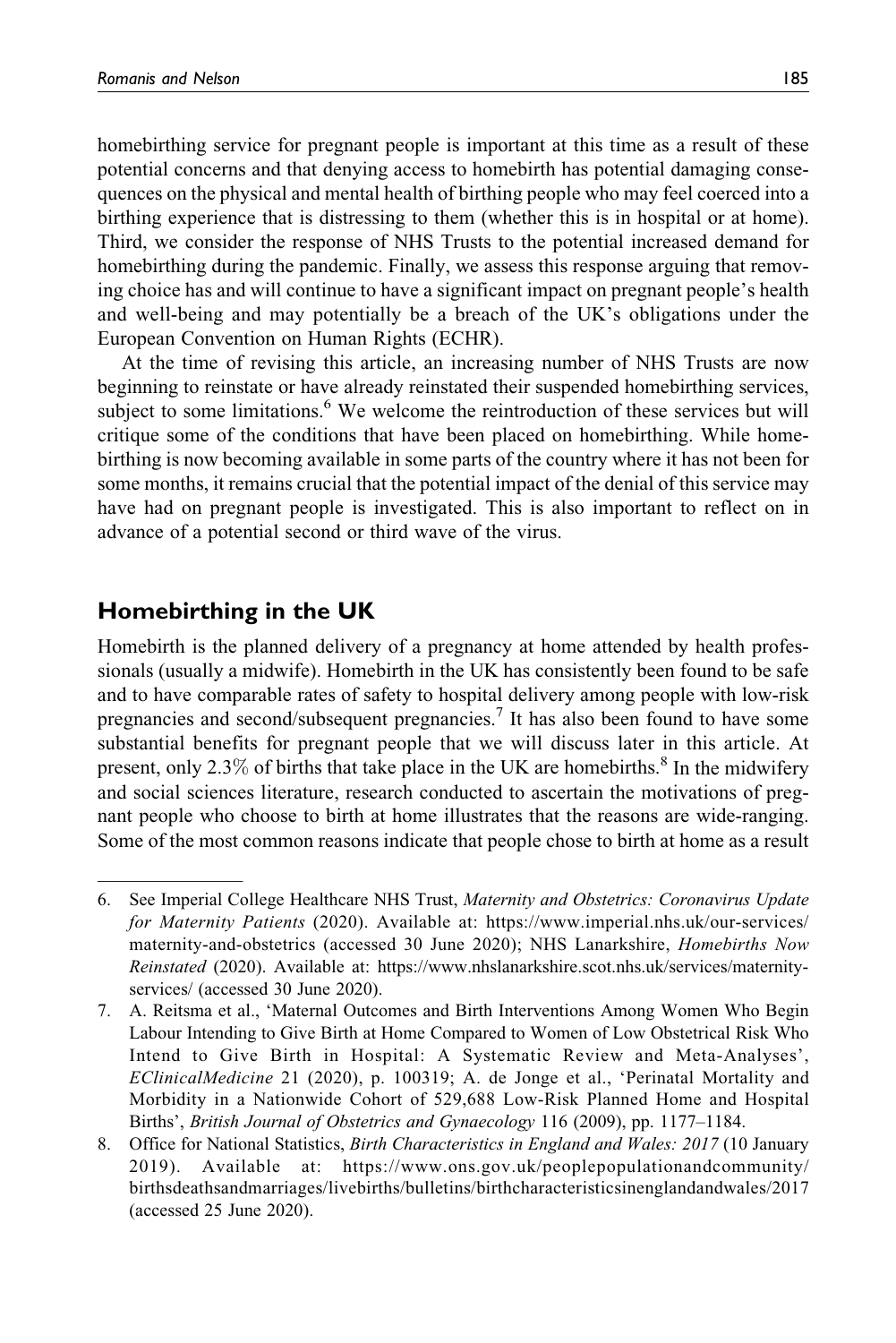of previous trauma (including birth trauma in hospital),  $9$  to avoid unwanted restrictions and medical interventions during pregnancy that they anticipate in an obstetric setting (e.g. foetal monitoring),  $^{10}$  because they would prefer to birth in a familiar and comfortable environment<sup>11</sup> and/or to have more freedom in selecting birth partners.<sup>12</sup> As well as personal preference, there are additional factors that influence whether a person plans to birth at home, including how much information they have been provided about homebirth by care providers, whether their primary care doctor is supportive of homebirthing<sup>13</sup> and whether they know others who have had successful and positive homebirthing experiences.<sup>14</sup>

The law pertaining to homebirth is piecemeal and complex. While there is no positive right to demand a homebirth, a person cannot be compelled to attend hospital at any point during birth<sup>15</sup> as part of the broader right any person has to make decisions about (including to refuse) medical treatment.<sup>16</sup> Midwives are also under a professional obligation to attend a childbirth at home in instances where they become aware that a birthing person or baby is or may be at risk without their assistance.<sup>17</sup> Birthrights, a UK charity that promotes the rights of pregnant and birthing people, asserts that Trusts have obligations under Article 2 of the ECHR because 'if a hospital refused to send a midwife and the mother or child suffered injury or died, there would be serious legal implications for the hospital and midwives involved'.<sup>18</sup> This of course does not mean

- 11. S. Morrison, Y. Hauck, P. Percival, et al., 'Constructing a Home-Birth Environment Through Assuming Control', Midwifery 14 (1998), pp. 233–241.
- 12. S. Fordham, 'Women's Views of the Place of Confinement', British Journal of General Practice 47 (1997), pp. 7–81.
- 13. J. Davies, E. He, W. Reid, et al., 'Prospective Regional Study of Planned Home Births', British Medical Journal 313 (1996), pp. 1302–1306.
- 14. R. Shaw and C. Kitzinger, 'Calls to a Home Birth Helpline: Empowerment in Childbirth', Social Science & Medicine 61 (2005), pp. 2375–2383.
- 15. St George's Hospital Trust v. S [1998] 3 All ER 673 confirmed that pregnant person can refuse any treatment during birth – and this includes admission to hospital; Birthrights, Factsheet: Choice of Place of Birth (April 2017). Available at: [https://www.birthrights.](https://www.birthrights.org.uk/factsheets/choice-of-place-of-birth/) [org.uk/factsheets/choice-of-place-of-birth/](https://www.birthrights.org.uk/factsheets/choice-of-place-of-birth/) (accessed 1 July 2020).
- 16. Re T (Adult: Refusal of Medical Treatment) [1992] 4 All ER 649 (CA); we will discuss this point of law in more detail later in this article.
- 17. Nursing and Midwifery Council, The Code: Professional Standards of Practice and Behaviour for Nurses, Midwives and Nursing Associates (10 October 2018), p. 15. Available at: [https://www.nmc.org.uk/globalassets/sitedocuments/nmc-publications/nmc](https://www.nmc.org.uk/globalassets/sitedocuments/nmc-publications/nmc-code.pdf)[code.pdf](https://www.nmc.org.uk/globalassets/sitedocuments/nmc-publications/nmc-code.pdf) (accessed 24 June 2020).
- 18. E. Prochaska, 'The Home Birth Debate: Rights and Obligations', Birthrights (16 September 2013). Available at:<https://www.birthrights.org.uk/2013/09/16/701/> (accessed 25 June 2020).

<sup>9.</sup> K. Viisainen, 'Negotiating Control and Meaning: Homebirth as a Self-Constructed Choice in Finland', Social Science & Medicine 52 (2001), pp. 1109–1121.

<sup>10.</sup> G. Chamberlain, A. Wraight and P. Crowley, 'Choice and Satisfaction', in C. Geoffery, A. Wraight and P. Crowley, eds., Homebirths: The Report of the 1994 Confidential Enquiry by the National Birthday Trust (Carnforth: Parthenon, 1997), pp. 129–153.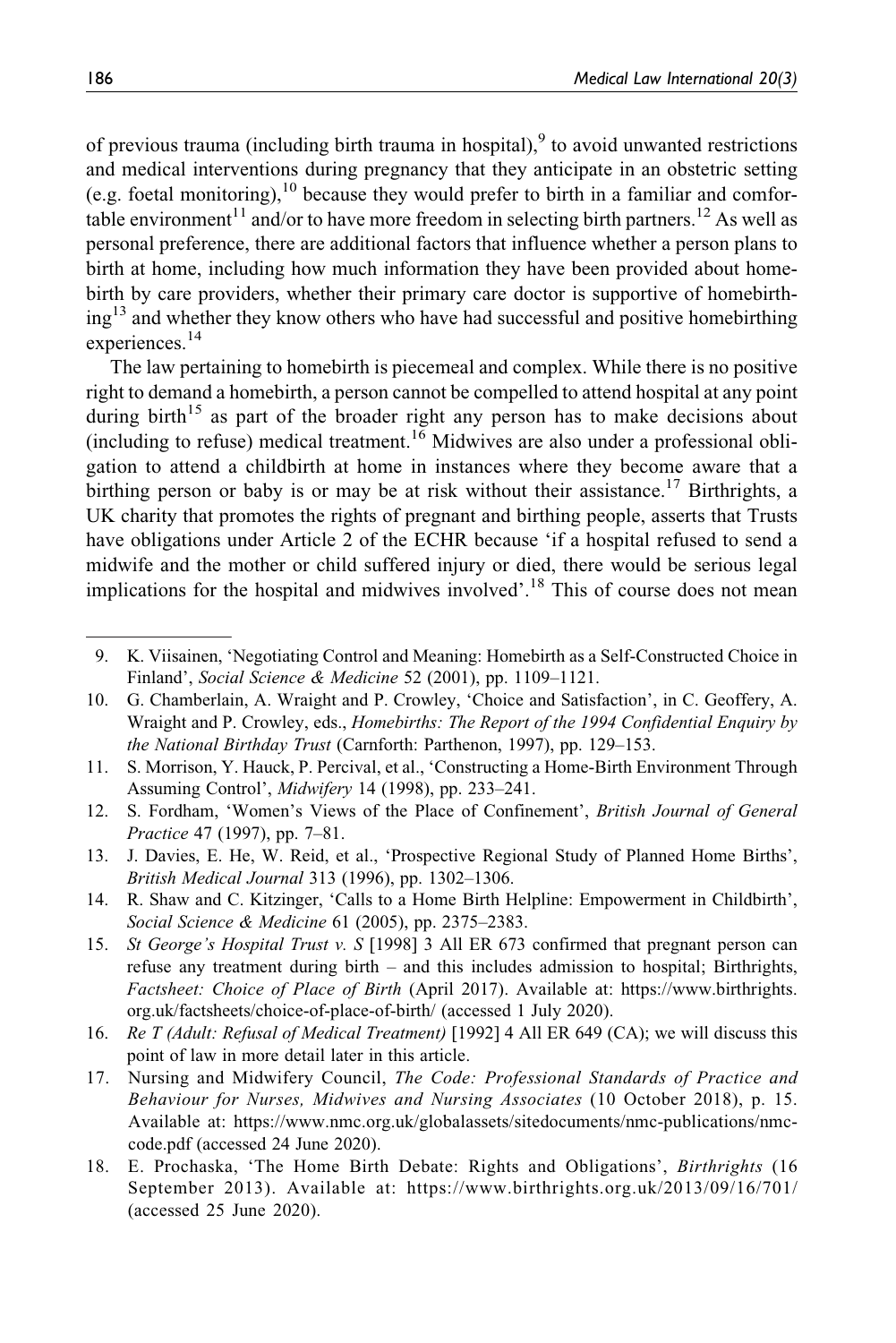that a pregnant person has a right to demand a planned homebirth and the associated resources, but it does mean that if a pregnant person insists on birthing at home there are existing obligations on professionals to attend them in the event that it becomes necessary and they are made aware.<sup>19</sup>

Further, homebirth should be offered by NHS Trusts as a matter of policy. Current National Institute for Health and Care (NICE) Guidelines stipulate that healthcare professionals should discuss options of birthing in non-hospital settings, including at home and in midwifery centres, with pregnant people.<sup>20</sup> The guidelines explicitly highlight that homebirth and birthing in midwifery centres have comparable rates of safe delivery to obstetric units in hospitals<sup>21</sup> and are associated with a reduced rate of obstetrical interventions and can be more satisfying for birthing people.<sup>22</sup> The NHS Choice Framework references these guidelines and recommends that Trusts make sure that homebirth services are available. Despite this, the overall percentage of birthing people that deliver at home remains relatively low, and it is beyond the scope of this article to discuss why and how this is the case.<sup>23</sup> We note here, however, that even if this option is not routinely taken up by a large proportion of pregnant people it nevertheless remains an important option that *ought* to be offered to people planning their birth. Homebirth is preferable to some pregnant people for important and highly personal reasons that might reflect their past experiences or their well-being both during and after birth. The importance of the choice, therefore, should not be underestimated just because this option is not commonly sought after. We believe that the choice to homebirth has become increasingly important in the current climate as there are compelling reasons to believe that a homebirth might be sought after by more people preparing to birth at this particular time.

<sup>19.</sup> Although there is no single provision which dictates that a medical professional must attend a home birth, a number of different obligations come together with the effect that – where the pregnant person or their baby is in danger, and the medical professional knows about this – that professional is required to attend. For example, the Nursing and Midwifery Council's The code of professional standards of practice and behaviour for nurses, midwives and nursing associates (2015) para 15, places a professional obligation on midwives to attend a childbirth at home if they know or believe the pregnant person or their baby to be at risk without assistance. We explore the complexity of the provisions which govern the obligations incumbent upon midwives to attend homebirth in certain situations, and the problems associated with this, in co-authored work currently under review elsewhere.

<sup>20.</sup> National Institute for Health and Care Excellence, Intrapartum Care for Healthy Women and Babies Clinical Guideline [CG190], para 1.1.2. Available at: [https://www.nice.org.uk/](https://www.nice.org.uk/guidance/cg190/chapter/Recommendations#place-of-birth) [guidance/cg190/chapter/Recommendations#place-of-birth](https://www.nice.org.uk/guidance/cg190/chapter/Recommendations#place-of-birth) (accessed 24 June 2020).

<sup>21.</sup> Op. cit., para 1.1.2.

<sup>22.</sup> Department of Health and Social Care, The NHS Choice Framework: What Choices Are Available to Me in the NHS? Available at: [https://www.gov.uk/government/publications/the](https://www.gov.uk/government/publications/the-nhs-choice-framework/the-nhs-choice-framework-what-choices-are-available-to-me-in-the-nhs)[nhs-choice-framework/the-nhs-choice-framework-what-choices-are-available-to-me-in-the](https://www.gov.uk/government/publications/the-nhs-choice-framework/the-nhs-choice-framework-what-choices-are-available-to-me-in-the-nhs)[nhs](https://www.gov.uk/government/publications/the-nhs-choice-framework/the-nhs-choice-framework-what-choices-are-available-to-me-in-the-nhs) (accessed 24 June 2020).

<sup>23.</sup> We continue to explore and reflect on this point in ongoing co-authored work.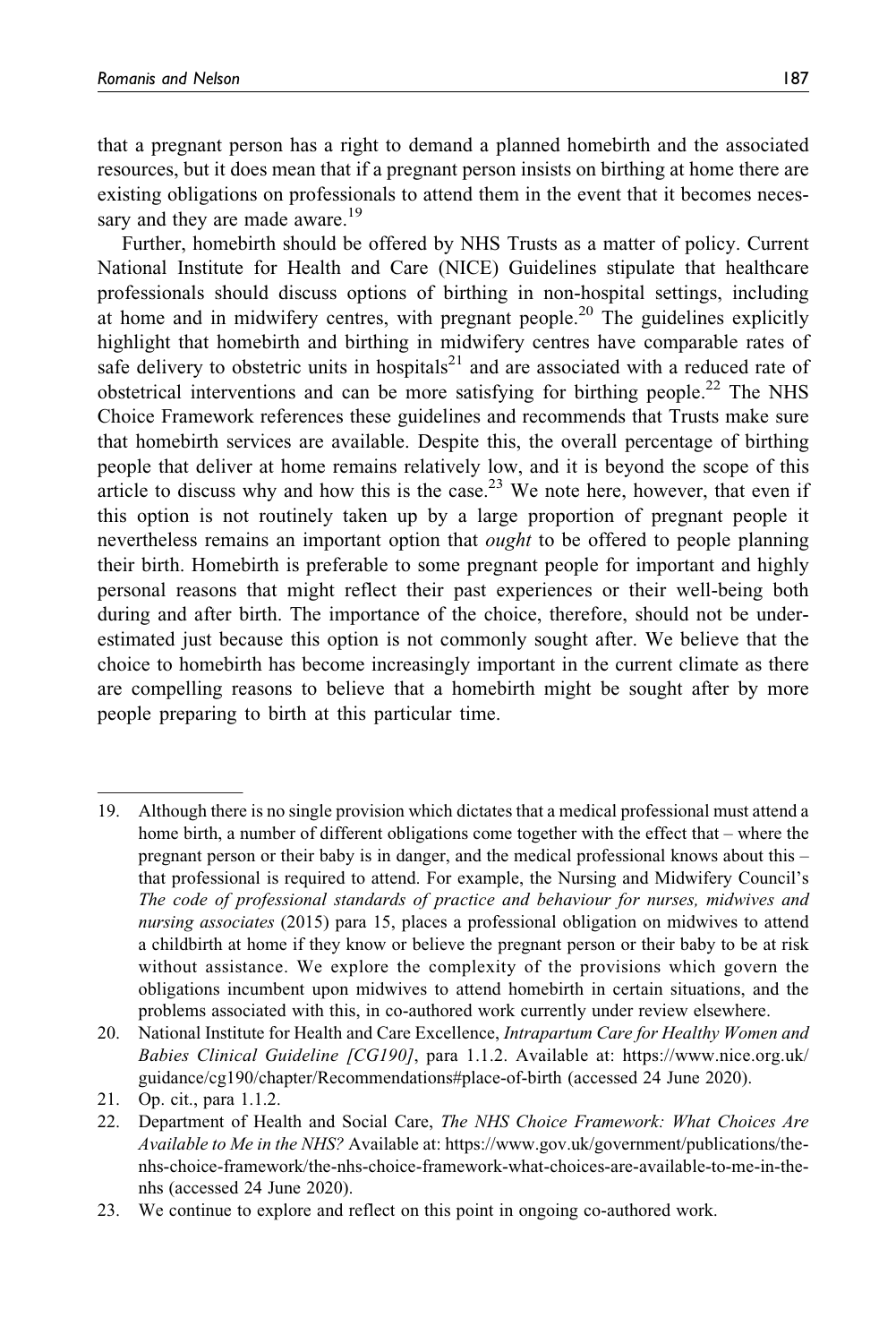## **Homebirthing during COVID-19: Increasing demand?**

Birthing people may not feel safe entering a hospital environment during the COVID- $19<sup>24</sup>$  pandemic, even as restrictions on our social lives are continuing to be lifted. In planning their place of birth, pregnant people may have concerns about exposing themselves and their newborns to perceived heightened risks of virus infection. While it is not currently the case that pregnant people are being advised to shield,  $^{25}$  or advised that they are at greater risk if they contract the infection,  $^{26}$  it is understandable that some pregnant people, much like many other people, will be continuing to take precautions to reduce the likelihood of their contracting the virus.

Grünebaum et al. note that there are no data that supports the hypothesis that out-ofhospital birth decreases the risk of COVID-19 infection for pregnant people or babies and stipulate that with effective infection control procedures in hospitals there would be negligible infection risks in the hospital birthing environment.<sup>27</sup> While we agree with their point to some extent,<sup>28</sup> we disagree with their conclusion that obstetricians should continue to 'recommend planned hospital birth and recommend against planned out-ofhospital birth during the COVID-19 pandemic'.<sup>29</sup> Their conclusions are based on the claim that planned hospital delivery is 'clinically superior', which we have outlined is not the position adopted by either NICE or the NHS, $30$  or of recent empirical research conducted in the  $UK^{31}$  Moreover, we believe that directive counselling on this point

- 26. Royal College of Obstetricians and Gynaecologists, Coronavirus Infection and Pregnancy (2020). Available at: [https://www.rcog.org.uk/en/guidelines-research-services/guidelines/](https://www.rcog.org.uk/en/guidelines-research-services/guidelines/coronavirus-pregnancy/covid-19-virus-infection-and-pregnancy/) [coronavirus-pregnancy/covid-19-virus-infection-and-pregnancy/](https://www.rcog.org.uk/en/guidelines-research-services/guidelines/coronavirus-pregnancy/covid-19-virus-infection-and-pregnancy/) (accessed 1 July 2020).
- 27. Grünebaum et al., 'Professionally Responsible Counselling'.
- 28. In work under review elsewhere we consider the reasons why the blanket bans on maternal request caesareans in some NHS Trusts and hospitals during the pandemic are equally problematic. We note that the justification of increased infection risk is insufficient to justify a blanket ban on this service.
- 29. Grünebaum et al., 'Professionally Responsible Counselling'.
- 30. National Institute for Health and Care Excellence, 'Intrapartum Care for Healthy Women'; Department of Health and Social Care, 'The NHS Choice Framework'.
- 31. Reitsma et al., 'Maternal Outcomes and Birth Interventions'.

<sup>24.</sup> A. Nelson and E.C. Romanis, 'Homebirthing and Freebirthing in the Era of COVID-19', BMJ Sexual and Reproductive Health Blog (2 April 2020). Available at: [https://blogs.bmj.](https://blogs.bmj.com/bmjsrh/2020/04/02/home-birth-covid-19/) [com/bmjsrh/2020/04/02/home-birth-covid-19/](https://blogs.bmj.com/bmjsrh/2020/04/02/home-birth-covid-19/) (accessed 26 June 2020); this observation is now increasingly being made in the midwifery and social science literature; see – with reference to the US – R. Davis-Floyd, K. Gutschow and D.A. Schwartz, 'Pregnancy, Birth and the COVID-19 Pandemic in the United States', Medical Anthropology 39 (2020), pp.  $413-427$ ; see – making some specific reference to the UK as well as the US – A. Grünebaum et al., 'Professionally Responsible Counselling About Birth Location During the COVID-19 Pandemic', Journal of Perinatal Medicine 28 (2020), pp. 450–452.

<sup>25.</sup> HM Government, Our Plan to Rebuild: The UK Government's COVID-19 Recovery Strategy (May 2020), p. 28. Available at: [https://assets.publishing.service.gov.uk/government/](https://assets.publishing.service.gov.uk/government/uploads/system/uploads/attachment_data/file/884760/Our_plan_to_rebuild_The_UK_Government_s_COVID-19_recovery_strategy.pdf) [uploads/system/uploads/attachment\\_data/file/884760/Our\\_plan\\_to\\_rebuild\\_The\\_UK\\_](https://assets.publishing.service.gov.uk/government/uploads/system/uploads/attachment_data/file/884760/Our_plan_to_rebuild_The_UK_Government_s_COVID-19_recovery_strategy.pdf) [Government\\_s\\_COVID-19\\_recovery\\_strategy.pdf](https://assets.publishing.service.gov.uk/government/uploads/system/uploads/attachment_data/file/884760/Our_plan_to_rebuild_The_UK_Government_s_COVID-19_recovery_strategy.pdf) (accessed 25 June 2020).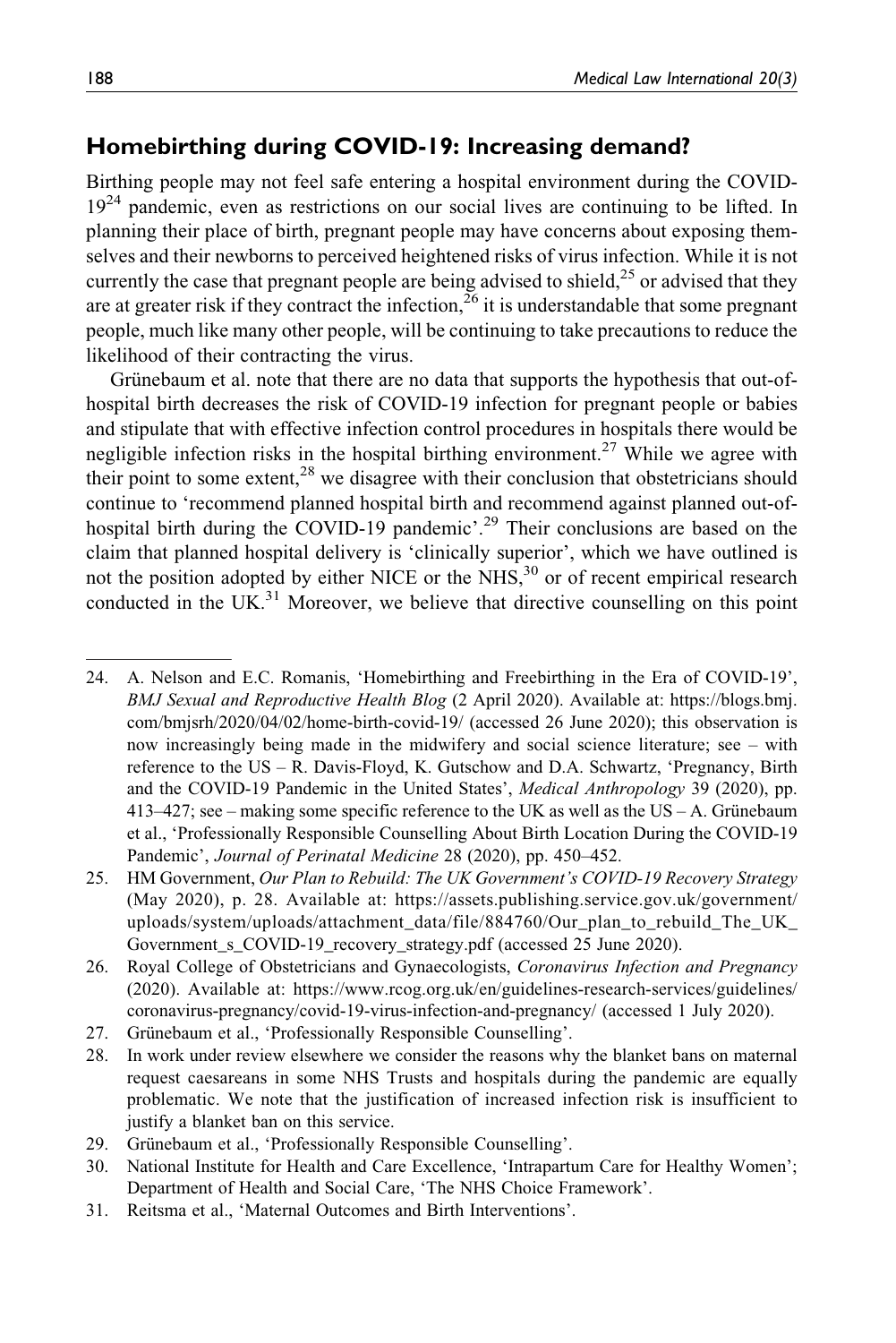undermines the importance of birthing persons *feeling* safe and fails to recognise the complexity of considerations that will have influenced the decision to birth at home.

Poor communication from some hospitals has resulted in fears that birth partners may not be permitted to be with birthing persons at all, even during active labour.<sup>32</sup> While this was not officially the policy adopted in any UK hospital, there are nonetheless a number of limitations that continue (at the time of writing) to be placed upon birth partners. Birth partners are generally only permitted to be present for a limited period of time (from the confirmation of active labour to the birth of the child) and in many instances only one birth partner is permitted.<sup>33</sup> Uncertainty about access to one's chosen birth partner at what may already be a very anxious time in and of itself has led some to consider homebirth to be a more suitable and stress-free option in the circumstances.<sup>34</sup> Alternatively, those who wish to have more than one partner present during birth (e.g. a partner and a parent or a partner and a doula) may have opted for a homebirth to ensure that this desire was fulfilled. Further, some people may feel worried about the support that will be available to them following childbirth in hospital as many NHS Trusts have instated policies that ban all visitors from wards other than during the period of active labour.<sup>35</sup>

Another issue that could be compounding the reluctance of some people to attend hospital for birth during the COVID-19 pandemic is a fear that they will be denied aspects of their birth plan which are important to them. As just one example, 26% of NHS Trust maternity services suspended *all* waterbirths in April 2020,<sup>36</sup> despite the evidence that delivering in a birthing pool does not result in any increased risk at this time to healthy people<sup>37</sup> – indeed, research indicates that the birthing pool 'presents a natural barrier between the woman and her midwife. Supporting women in the water

- 33. Advice as of 30 June 2020 in the Hillingdon Hospitals Trust, for example, was 'we are currently only allowing one birth partner to limit the spread of Covid-19'. See: Covid-19 Virus Infection and Pregnancy (2020). Available at: [https://www.thh.nhs.uk/services/](https://www.thh.nhs.uk/services/women_babies/COVID-19_infection_pregnancy.php) [women\\_babies/COVID-19\\_infection\\_pregnancy.php](https://www.thh.nhs.uk/services/women_babies/COVID-19_infection_pregnancy.php) (accessed 30 June 2020).
- 34. It is worth noting that stress during pregnancy is associated with preterm birth: N. Dole et al., 'Maternal Stress and Preterm Birth', American Journal of Epidemiology 157 (2003), pp. 14–24.
- 35. See, Nottingham University Hospitals NHS Trust, NUH Maternity COVID19 FAQ's (2020). Available at:<https://www.nuh.nhs.uk/nuh-maternity-covid19-faqs> (accessed 30 June 2020); University Hospitals of Derby and Burton NHS Trust, Visiting Restrictions in Our Hospitals – Updated Tuesday 16 June 2020 (2020). Available at: [https://www.uhdb.nhs.](https://www.uhdb.nhs.uk/information-for-visitors/) [uk/information-for-visitors/](https://www.uhdb.nhs.uk/information-for-visitors/) (accessed 30 June 2020).
- 36. The Royal College of Midwives, RCM Clinical Briefing: Waterbirth COVID-19 (23 April 2020). Available at: [https://www.rcm.org.uk/media/3903/rcm-professional-briefing-on](https://www.rcm.org.uk/media/3903/rcm-professional-briefing-on-waterbirth-in-the-time-of-covid-23-april-v41.pdf)[waterbirth-in-the-time-of-covid-23-april-v41.pdf](https://www.rcm.org.uk/media/3903/rcm-professional-briefing-on-waterbirth-in-the-time-of-covid-23-april-v41.pdf) (accessed 10 June 2020).
- 37. Oxford Brookes University, Coronavirus COVID-19: Supporting Healthy Pregnant Women to Safely Give Birth (29 April 2020). Available at: [https://www.brookes.ac.uk/WorkArea/](https://www.brookes.ac.uk/WorkArea/DownloadAsset.aspx?id=2147622699) [DownloadAsset.aspx?id](https://www.brookes.ac.uk/WorkArea/DownloadAsset.aspx?id=2147622699)=[2147622699](https://www.brookes.ac.uk/WorkArea/DownloadAsset.aspx?id=2147622699) (accessed 30 June 2020); see also Royal College of Obstetricians and Gynecologists and Royal College of Midwives guidance that waterbirth should be avoided only identifies risks/applies to those who have COVID: Royal College of Midwives, RCM Clinical Briefing: Waterbirth – COVID-19 (2020). Available at: [https://](https://www.rcm.org.uk/media/3903/rcm-professional-briefing-on-waterbirth-in-the-time-of-covid-23-april-v41.pdf)

<sup>32.</sup> Nelson and Romanis, 'Homebirthing and Freebirthing'.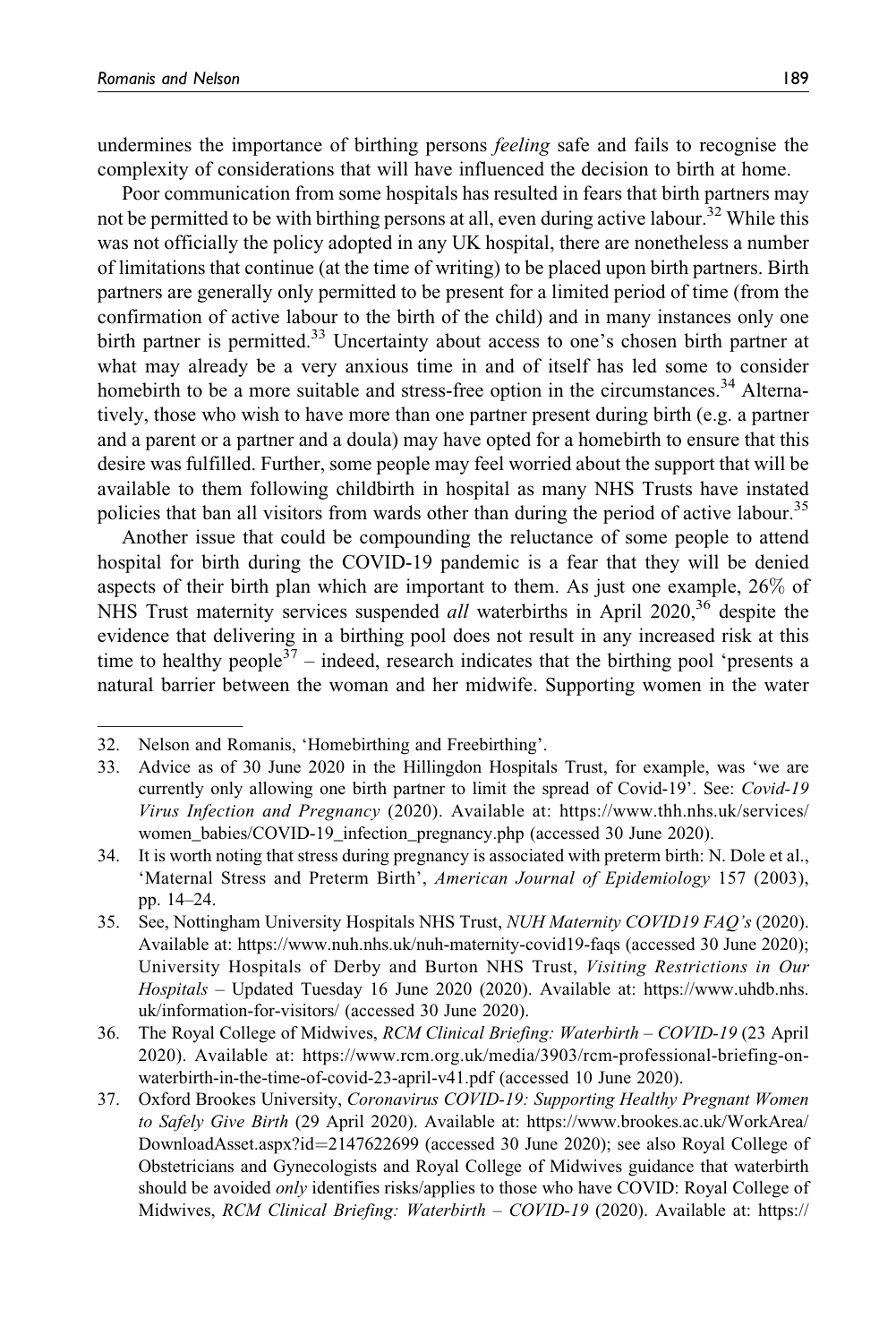reduces droplet, aerosol and faecal contamination, presenting a low-risk transmission activity for the Coronavirus'.<sup>38</sup> For many, these sorts of restrictions on their plans might make homebirth, where these plans *can* be enacted and even just better guaranteed, preferable.

It is clear that many people preparing to give birth are experiencing some distress at the lack of clarity about what maternity services are available. Birthrights has estimated that enquiries to their advice line have increased by  $464\%$  during the pandemic.<sup>39</sup> This confusion may mean that there are instances where the potentially restrictive rule that a pregnant person is concerned about may not *actually* be in place in their local hospital; however, homebirth nonetheless is considered more desirable as it may provide greater certainty about what to expect and/or what one would be allowed access to during the birth. This also applies to the concern about increased infection risk; even though precautions are taken in hospitals to minimise infection risk, some pregnant people may just feel more comfortable in their homes where they can take more control over the precautions that they feel are necessary.

Although there is not yet any empirical data available about whether there has been an increase in demand for homebirth, there is anecdotal evidence which indicates that this has, indeed, been the case. Private homebirth services have reported 'receiving an unprecedented number of calls from women seeking reassurance, antenatal care, postnatal care and homebirths',<sup>40</sup> and newspapers continue to report the stories of pregnant people who either had changed their mind about homebirth in the wake of the pandemic or were more determined about their choice in light of the circumstances.<sup>41</sup> Moreover, there has been reporting that freebirthing has increased in the absence of homebirthing services, which also speaks to demand.<sup>42</sup> It would be interesting to see whether there is a change in maternity statistics following the pandemic, and we suspect that sociolegal empirical work that considers how choices about childbirth may have been influenced by the pandemic and by NHS responses to it would be really valuable.

[www.rcm.org.uk/media/3903/rcm-professional-briefing-on-waterbirth-in-the-time-of](https://www.rcm.org.uk/media/3903/rcm-professional-briefing-on-waterbirth-in-the-time-of-covid-23-april-v41.pdf)[covid-23-april-v41.pdf](https://www.rcm.org.uk/media/3903/rcm-professional-briefing-on-waterbirth-in-the-time-of-covid-23-april-v41.pdf) (accessed 30 June 2020).

<sup>38.</sup> Oxford Brookes University, Coronavirus COVID-19.

<sup>39.</sup> M. Oppenheim, 'Pregnancy Support Helplines Report Dramatic Spike in Urgent Enquiries as Coronavirus Turmoil Puts Mothers at Risk' The Observer 5 May 2020. Available at: [https://](https://www.independent.co.uk/news/uk/home-news/coronavirus-pregnant-women-birth-baby-nhs-a9498201.html) [www.independent.co.uk/news/uk/home-news/coronavirus-pregnant-women-birth-baby](https://www.independent.co.uk/news/uk/home-news/coronavirus-pregnant-women-birth-baby-nhs-a9498201.html)[nhs-a9498201.html](https://www.independent.co.uk/news/uk/home-news/coronavirus-pregnant-women-birth-baby-nhs-a9498201.html) (accessed 10 June 2020).

<sup>40.</sup> L. Bryceland, Coronavirus Strategy Document: Advice for Clients and Staff Working With Private Midwives (26 March 2020). Available at: [https://privatemidwives.com/wp-content/](https://privatemidwives.com/wp-content/uploads/2020/03/Coronavirus-strategy-V3.1.pdf) [uploads/2020/03/Coronavirus-strategy-V3.1.pdf](https://privatemidwives.com/wp-content/uploads/2020/03/Coronavirus-strategy-V3.1.pdf) (accessed 10 June 2020).

<sup>41.</sup> K. Brewer, 'Birth in a Pandemic: "You Are Stronger Than You Think"', BBC News 1 April 2020. Available at:<https://www.bbc.co.uk/news/stories-52098036> (accessed 10 June 2020).

<sup>42.</sup> H. Summers, 'Expectant Mothers Turn to Freebirthing After Home Births Cancelled', The Guardian 5 April 2020. Available at: [https://www.theguardian.com/lifeandstyle/2020/apr/](https://www.theguardian.com/lifeandstyle/2020/apr/05/expectant-mothers-turn-to-freebirthing-after-home-births-cancelled) [05/expectant-mothers-turn-to-freebirthing-after-home-births-cancelled](https://www.theguardian.com/lifeandstyle/2020/apr/05/expectant-mothers-turn-to-freebirthing-after-home-births-cancelled) (accessed 25 June 2020).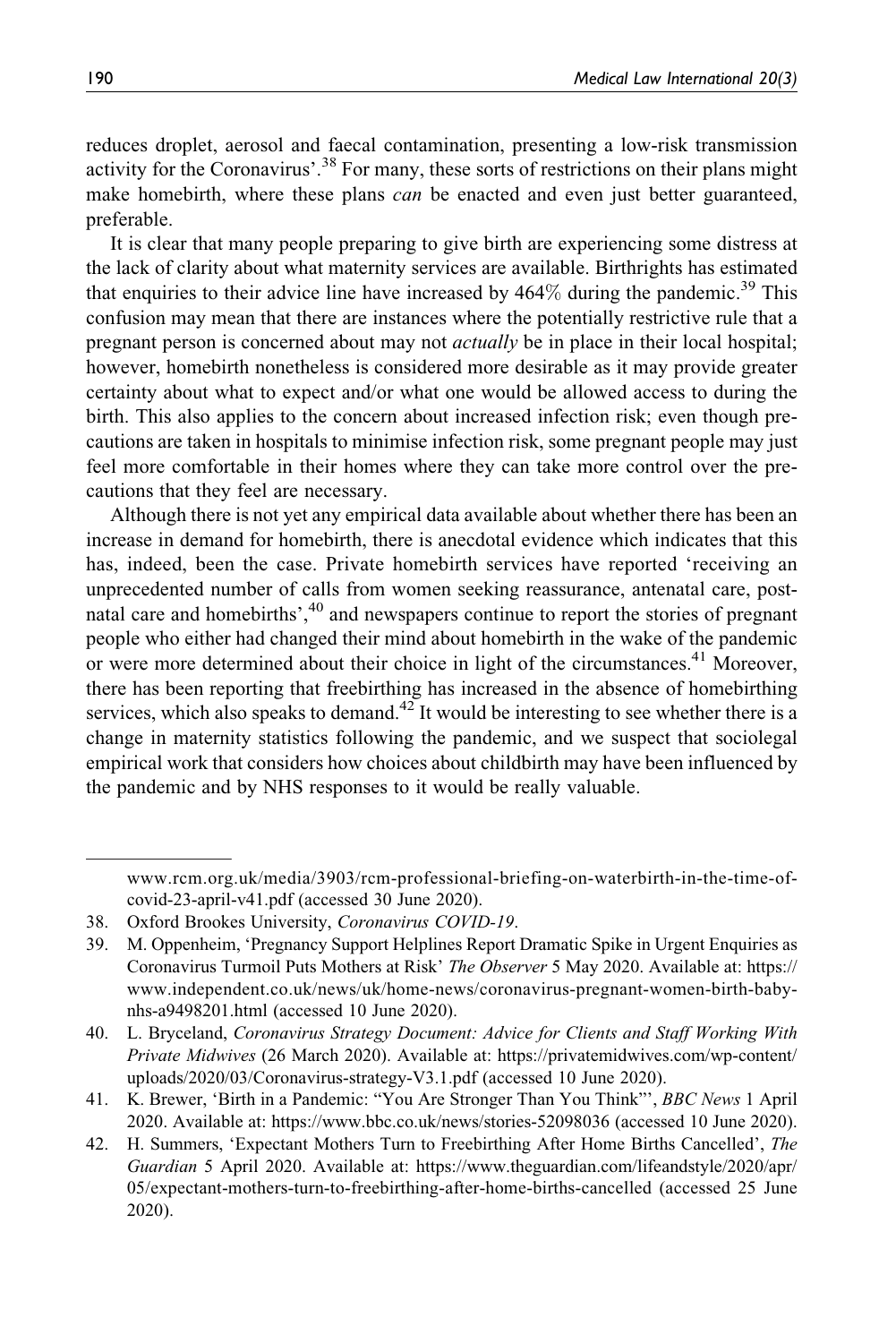## **The COVID-19 response to homebirthing in the UK: A critique**

Despite there being reason to believe that demand for homebirth would increase as a result of COVID-19, by late March 2020 around one-third of all NHS Trusts had completely suspended access to homebirthing services in response to the pandemic.<sup>43</sup> A number of reasons were advanced for doing so – including ambulance and midwife shortages<sup>44</sup> and the diversion of resources towards the COVID-19 response.<sup>45</sup> Further, there may have been an underlying desire to discourage those birthing people who did have the virus from birthing at home, as the recommendation in confirmed/suspected COVID-19 cases is that birth takes place in hospital. $46$ 

We understand that the public health response to this pandemic requires that a number of incredibly difficult decisions are made regarding the allocation of staff and resources, patient choice and patient/staff safety. However, even during a pandemic 'public health concerns must be balanced fairly against the need to respect choice and autonomy in childbirth'.<sup>47</sup> As we will demonstrate, the imposition of *blanket* policies suspending all homebirthing services fails to achieve such balance, resulting in not only a number of potential harms to the physical and mental health of the birthing person but also legal harms as a result of the failure to respect the human rights obligations imposed by the ECHR.

At the time of writing, we are beginning to see instances of homebirthing services being reinstated – including, for example, Tameside<sup>48</sup> and North Cumbria.<sup>49</sup> However, it remains important to assess the fact that there was an initial decision to suspend these services. It is clear that the UK is still at risk of a potential second wave of coronavirus –

<sup>43.</sup> H. Sherwood, 'Midwife Shortage Doubles'; N. Davis, 'NHS Trusts Begin Suspending Home Births Due to Coronavirus', The Guardian 27 March 2020. Available at: [https://www.](https://www.theguardian.com/world/2020/mar/27/nhs-trusts-suspending-home-births-coronavirus) [theguardian.com/world/2020/mar/27/nhs-trusts-suspending-home-births-coronavirus](https://www.theguardian.com/world/2020/mar/27/nhs-trusts-suspending-home-births-coronavirus) (accessed 25 June 2020).

<sup>44.</sup> Op. cit.

<sup>45.</sup> Davis, 'NHS Trusts Begin Suspending Home Births'.

<sup>46.</sup> Hospital admission was advised as it allowed for regular monitoring during birth; both of the foetus and of the oxygen levels of the birthing person. It reflected a precautionary approach, as little was known about the true impact of COVID-19 on pregnancy and birth given the rapidly developing situation; Royal College of Midwives and Royal College of Obstetricians and Gynaecologists, Coronavirus (COVID-19) Infection in Pregnancy: Information for Healthcare Professionals (28 March 2020).

<sup>47.</sup> Nelson and Romanis, 'Homebirthing and Freebirthing' (original emphasis).

<sup>48.</sup> S. Williamson, 'Expectant Mothers in Tayside to be Able to Give Birth at Home From Next Week', Evening Telegraph 8 June 2020. Available at: [https://www.eveningtelegraph.co.uk/](https://www.eveningtelegraph.co.uk/fp/expectant-mothers-in-tayside-to-be-able-to-give-birth-at-home-from-next-week/) [fp/expectant-mothers-in-tayside-to-be-able-to-give-birth-at-home-from-next-week/](https://www.eveningtelegraph.co.uk/fp/expectant-mothers-in-tayside-to-be-able-to-give-birth-at-home-from-next-week/) (accessed 10 June 2020).

<sup>49.</sup> ITV News, 'North Cumbria Home Birth Service Reintroduced', ITV News 5 June 2020. Available at: [https://www.itv.com/news/border/2020-06-05/north-cumbria-home-birth](https://www.itv.com/news/border/2020-06-05/north-cumbria-home-birth-service-reintroduced/)[service-reintroduced/](https://www.itv.com/news/border/2020-06-05/north-cumbria-home-birth-service-reintroduced/) (accessed 10 June 2020).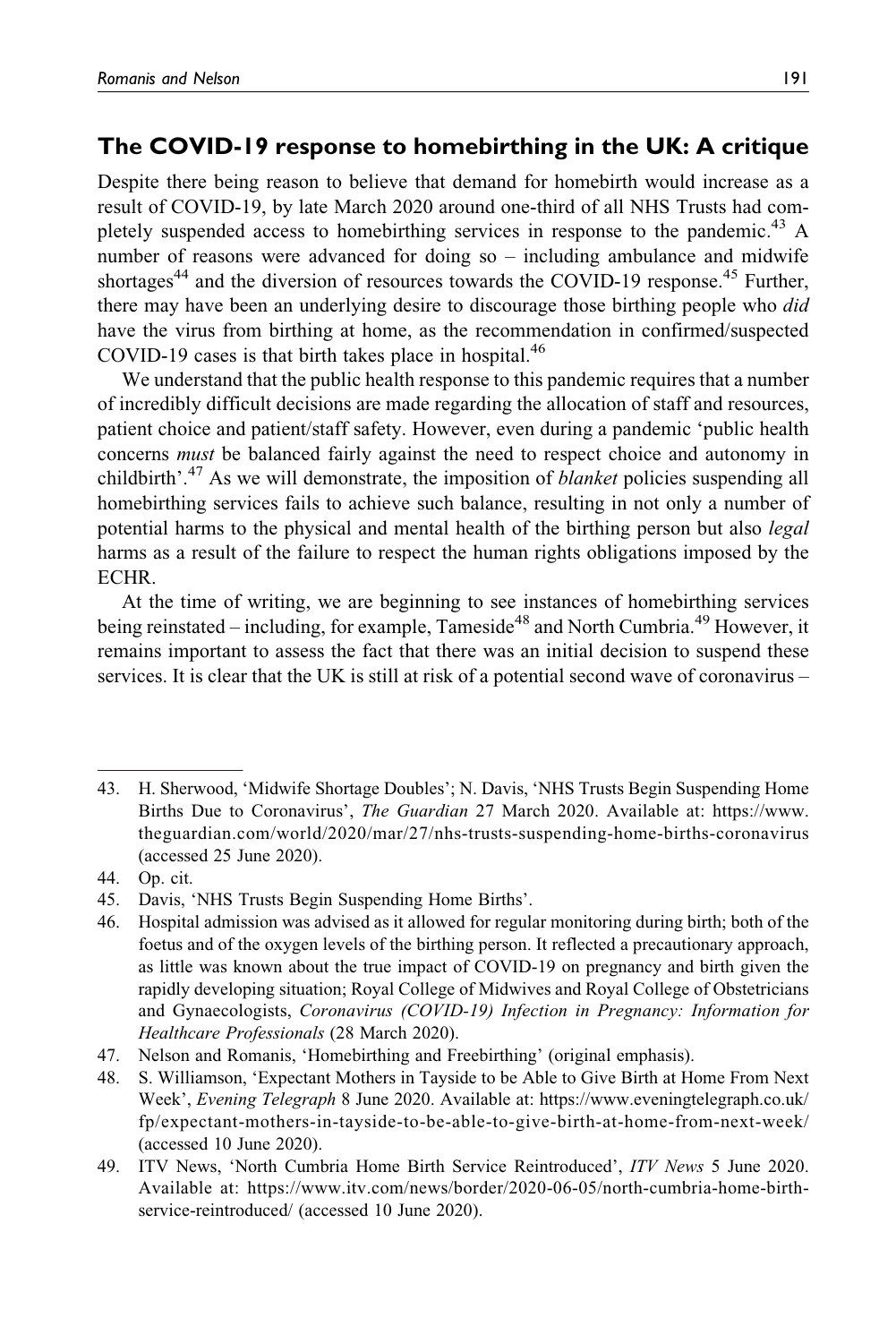and as we write this a 'local lockdown' is being imposed in Leicester<sup>50</sup> (and as we revise this work further local restrictions have been imposed in parts of Greater Manchester, Lancashire and West Yorkshire,<sup>51</sup> and Aberdeen).<sup>52</sup> Furthermore, in the modern world, the risk of a future pandemic cannot be ruled out. Therefore, it is vital that public healthcare decisions and their impacts are interrogated, so that future responses can be informed and more considerate of the impact that blanket restrictions on certain services can have on the welfare of birthing people. Further, the reinstated homebirthing services are not simply returning to 'business as normal'. These services are only available with an increased number of restrictions, with the understandable intention of protecting the midwives who attend homebirths from COVID-19 infection risk as far as is possible. However, the nature of the restrictions imposed by some trusts raise potential issues in and of themselves. We will return to, and address, the impact of these restrictions in due course.

#### *The impact of removing homebirth services*

By removing the option for a homebirth, birthing people are forced either to attend hospital or to freebirth (i.e. birthing at home absent medical attention).<sup>53</sup> The specific issues that potentially result from 'forced' hospital attendance and 'coerced' freebirth will be addressed in the next two sections. However, we will firstly make some broad observations about how the circumstances will impact on the autonomy of pregnant people and thus have a significant impact on their welfare.

The importance of choice in childbirth, and the impact of this on a birthing person's welfare, is hard to overstate. It is clear that 'denying [birthing people] choices about childbirth forces them to relinquish [aspects of] their identity by surrendering to certain life-altering experiences over others'.<sup>54</sup> Birth is often an incredibly significant and emotive time in a person's life,<sup>55</sup> and if a person is supported to make their own choices about their birthing conditions (including place of birth) it can be a beautiful and positive experience. However, in those instances in which this process is instead shrouded in

<sup>50.</sup> BBC News, 'Leicester Lockdown Tightened as Coronavirus Cases Rise', BBC News 30 June 2020. Available at:<https://www.bbc.co.uk/news/uk-england-leicestershire-53229371> (accessed 1 July 2020).

<sup>51.</sup> Department of Health and Social Care, North of England: Local Restrictions (31 July 2020). Available at: [https://www.gov.uk/guidance/north-west-of-england-local-restrictions-what](https://www.gov.uk/guidance/north-west-of-england-local-restrictions-what-you-can-and-cannot-do)[you-can-and-cannot-do](https://www.gov.uk/guidance/north-west-of-england-local-restrictions-what-you-can-and-cannot-do) (accessed 10 August 2020).

<sup>52.</sup> Scottish Government, Local Restrictions Introduced in Aberdeen (5 August 2020). Available at:<https://www.gov.scot/news/local-restrictions-introduced-in-aberdeen/> (accessed 10 August 2020).

<sup>53.</sup> Freebirth occurs when a pregnant person plans an unassisted birth (at home) that is not attended by medical professionals, though they are available. This does not include situations in which birth simply occurs before the planned arrival of a medical professional.

<sup>54.</sup> E.C. Romanis, 'Why the Elective Caesarean Lottery Is Ethically Impermissible', *Health* Care Analysis 27 (2019), pp. 249–268.

<sup>55.</sup> J. Herring, 'Identifying the Wrong in Obstetric Violence', in C. Pickles and J. Herring, eds., Childbirth, Vulnerability and Law Exploring Issues of Violence and Control (New York: Routledge, 2019), pp. 67–87, 74.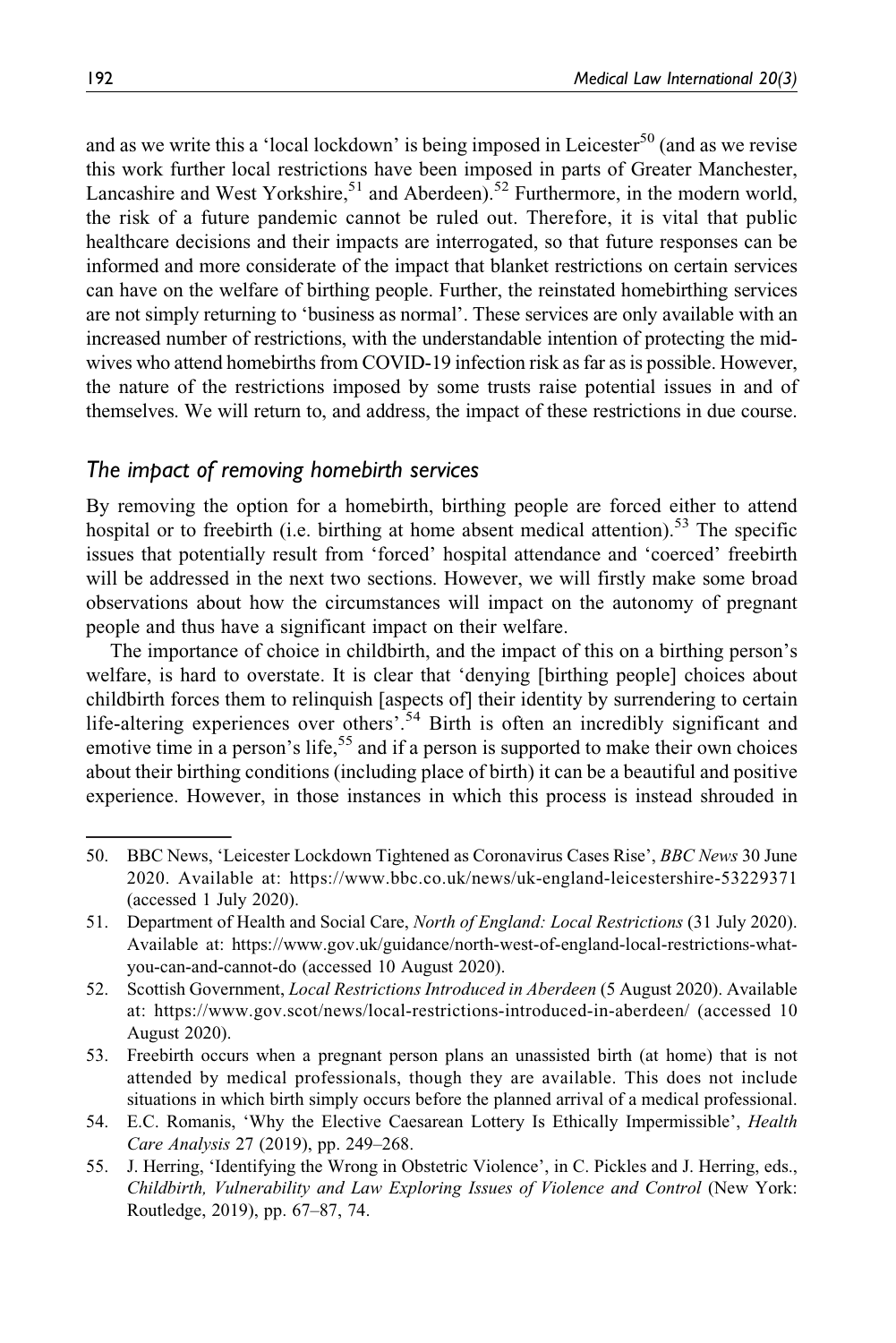anxiety about what choices are and are not available in reality, and concern about a loss of control over the birthing process including place of birth, it can instead be a negative and potentially traumatic and harmful experience. The mental health of birthing people will undoubtedly be impacted greatly by how birthing people are supported. It is notable that 'feelings of loss of control' and a 'lack of dignity' in birth, which are clearly more likely to be experienced when faced with a lack of choice, are strongly associated with post-traumatic stress disorder post-birth.<sup>56</sup> We note that in the present circumstances dealing with the consequences of a negative birthing experience might be more difficult for some people, as social support networks remain very limited in pandemic conditions.<sup>57</sup> Furthermore, the fact that access during the pandemic has been a 'lottery' (where it is available in some parts of the country and not others) will have been a source of considerable frustration and anger to those who are denied agency and feel as if this is unfair.

It is also to be noted that as well as the mental health impacts of a birthing experience that involves feelings of loss of control because there was less choice about place of birth, there may well be physical impacts on birthing people's bodies as a result of the birthing experience they end up having. In the next two sections, we consider some of these impacts by considering the two options available to pregnant people living in areas of the country in which homebirthing services are or were not available.

*The obstetric setting.* For some, giving birth in an obstetric setting is what makes them most comfortable, and over time this has become the norm in most high-income economies.<sup>58</sup> The law respects a pregnant person's right to choose *where* and how they give birth, since a pregnant person with capacity cannot be compelled to submit to any medical intervention (including any particular childbirth) as part of her right to accept or refuse medical treatment.<sup>59</sup> The judgment in St Georges Hospital Trust v. S made it absolutely clear that the fact of pregnancy or labour could not be used, in itself, to call capacity into question or to influence the assessment of capacity.<sup>60</sup> Baroness Hale placed great emphasis in Montgomery v. Lanarkshire $61$  on the observation that a competent pregnant person is legally entitled to determine how they would prefer to birth (which we take to be inclusive of where they give birth), and that decision must be respected.<sup>62</sup>

58. We explore this point in more detail in ongoing co-authored work.

<sup>56.</sup> Birth Trauma Association, What is Birth Trauma? (2020). Available at: [https://www.](https://www.birthtraumaassociation.org.uk/for-parents/what-is-birth-trauma) [birthtraumaassociation.org.uk/for-parents/what-is-birth-trauma](https://www.birthtraumaassociation.org.uk/for-parents/what-is-birth-trauma) (accessed 30 June 2020).

<sup>57.</sup> For much of the pandemic, people living in the UK were not allowed to interact with those out with their own households, and even when the restrictions began to ease the options to meet up were restricted to those who were able to leave their houses (as entering the property of another was not permitted). This means that those who would usually rely on friends, family members or partners who are not in their immediate household as a support network were not able to access this resource.

<sup>59.</sup> Re MB [1997] 2 FLR 426.

<sup>60.</sup> St George's Hospital Trust v. S [1998] 3 All ER 673.

<sup>61.</sup> Montgomery v. Lanarkshire Health Board [2015] 2 All ER 1031.

<sup>62.</sup> per Baroness Hale at para 116.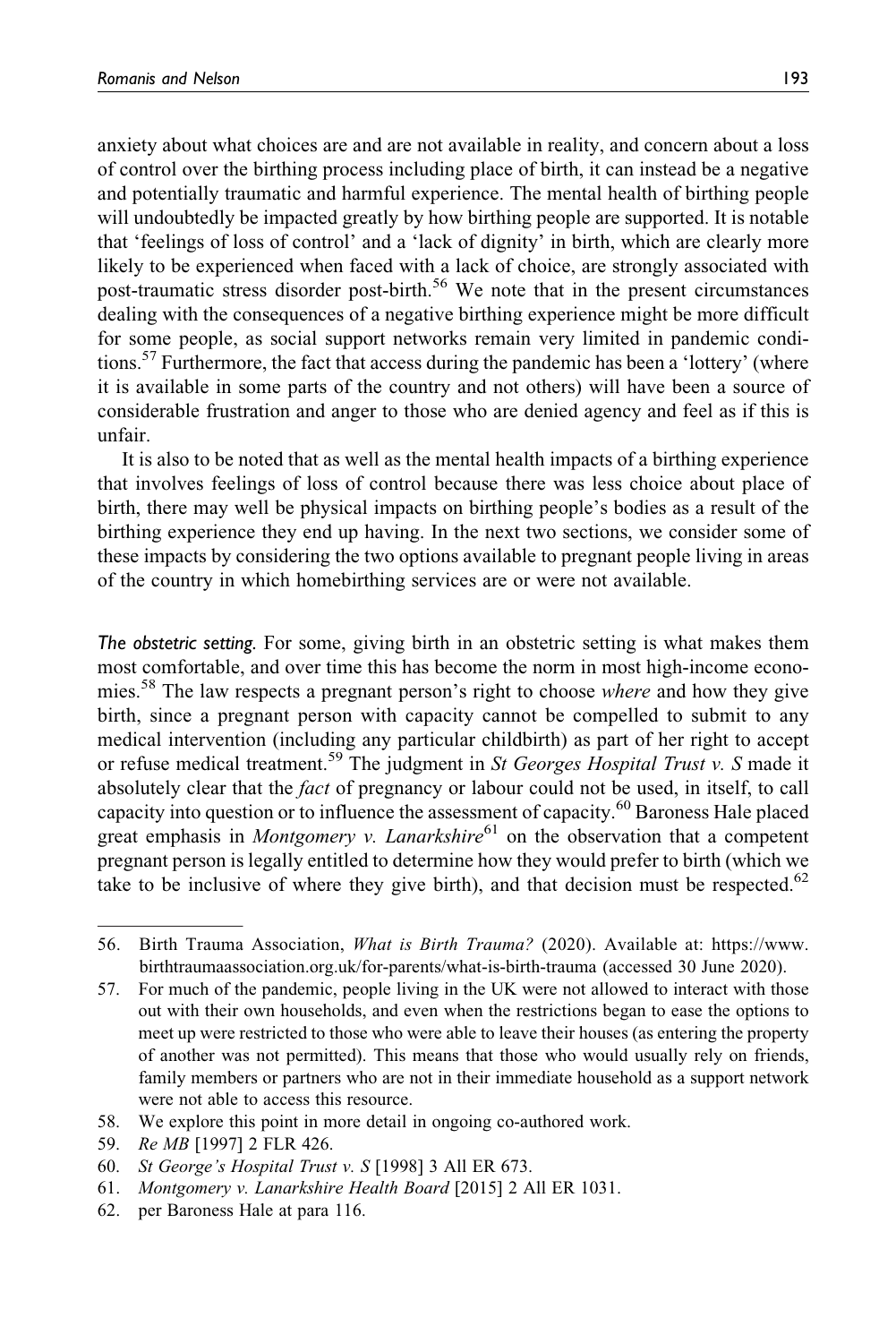Despite the law being clear on this point, however, there is still some unease about the extent to which these principles of non-interference and empowerment in choosing how to birth are enforced. Some may be concerned that their autonomy and right to choose may not be appropriately protected, particularly when they are in an obstetric setting. These concerns are not unfounded when we consider how the law and the principles described have been *applied* in situations where pregnant people have sought to refuse medical assistance during birth, for example, caesarean sections.<sup>63</sup> Pregnant people risk being found to lack capacity to make decisions about their birth and treatment where their choices do not align with medical advice during labour,<sup>64</sup> notwithstanding the letter of the law clearly indicating that capacity – and therefore the right to refuse medical treatment – is not impacted by pregnancy or labour per se.<sup>65</sup>

Where a pregnant person would prefer not to birth in a hospital setting, feeling forced to do so by the circumstances can be profoundly distressing for several reasons. First, pregnant people may feel considerable anxiety in the run up to their delivery because of concerns about exposure to the virus in the hospital environment (irrespective of whether virus risk is actually increased). It is also the case that the other restrictions and limitations that we have already mentioned in the hospital environment, such as limitations on birth partners and visitors and so on, could also be a considerable source of pre-birth anxiety. Birth is far more likely to be a negative experience if a pregnant person is experiencing significant apprehension in advance of the event; moreover, anxiety and stress in pregnancy is associated with preterm delivery.<sup>66</sup> Furthermore, the feelings of loss of control experienced by a pregnant person who does not want to birth in hospital while birthing in hospital are likely to be significant, especially if they are not supported by their birth partners of choice.

Importantly, hospital delivery is associated with an increased rate of obstetric intervention<sup>67</sup> and there are a number of birthing people who specifically plan for homebirth in an attempt to avoid monitoring<sup>68</sup> and such interventions.<sup>69</sup> There should be the concern that for some birthing people at this time, they may be more likely to feel compelled to have specific obstetric interventions including, potentially, caesarean

- 68. See, for example, foetal monitoring throughout birth.
- 69. Viisainen, 'Negotiating Control and Meaning'.

<sup>63.</sup> Rochdale Healthcare (NHS) Trust v. C [1997] 1 FCR; Re AA [2012] EWHC 4378 (COP); NHS Trust v. JP [2019] EWCOP.

<sup>64.</sup> There is a significant body of literature which speaks to the way that the application of the law fails to protect autonomy in cases where a birthing person seeks to refusing a life-saving caesarean section. See, for example, E. Walmsley, 'Mama Mia! Serious Shortcomings With Another "(En)forced" Caesarean Section Case Re AA [2012] EWHC 4378 (COP)', Medical Law Review 23 (2015), pp. 135–143.

<sup>65.</sup> St George's Hospital Trust v. S [1998] 3 All ER 673.

<sup>66.</sup> Dole et al., 'Maternal Stress and Preterm Birth'.

<sup>67.</sup> P. Brocklehurst, 'Perinatal and Maternal Outcomes by Planned Place of Birth for Healthy Women With Low Risk Pregnancies: The Birthplace in England National Prospective Cohort Study', British Medical Journal 343 (2011), p. d7400.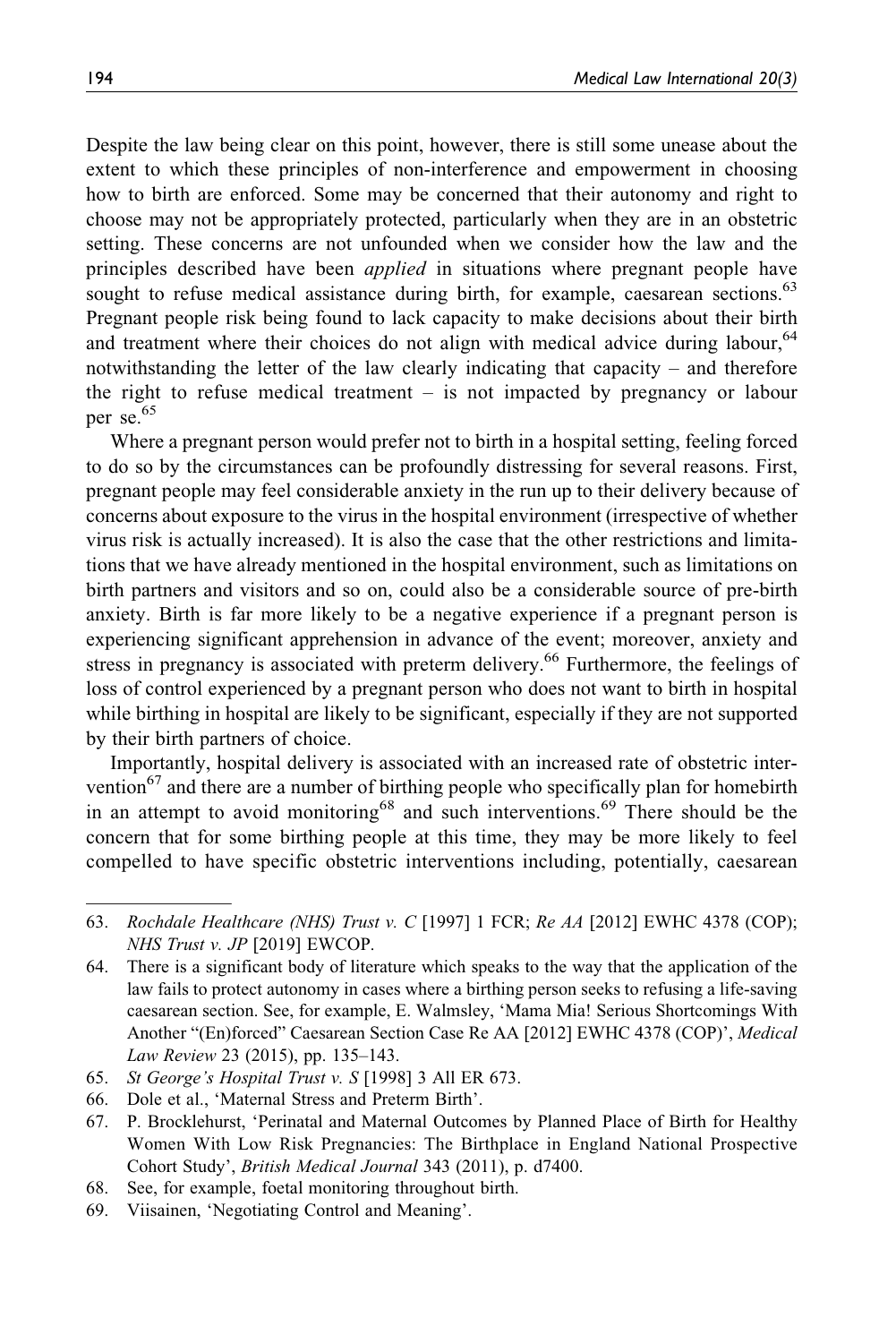sections when they would prefer not to.<sup>70</sup> The physical consequences of an obstetrically managed delivery, even if not surgical, can also be significantly different to those in homebirth and may be a significant source of discomfort and displeasure to some people who birthed in this way.

*'Coerced' freebirthing.* For those who are determined to avoid hospital birth at this time for a variety of reasons (whether their reasons are specific to the COVID-19 context or not), they may feel that their only option is to freebirth. 'Freebirthing', as noted, refers to the situation in which a person gives birth without any medical assistance. This is lawful in the UK by virtue of the right to refuse medical treatment.<sup>71</sup> We do not believe that there is anything inherently problematic with the choice to freebirth; where this is a genuine choice it can be an empowering experience, and an important affirmation of a birthing person's autonomy.<sup>72</sup> However, we are concerned that the response to COVID-19 in relation to homebirth may result in birthing people feeling like they have no option but to freebirth as a result of a desire not to attend hospital, when they would much rather have their birth-at-home (their primary concern being to deliver  $at home$ ) attended by a midwife. In these instances, one cannot argue that choice is truly being protected; a coerced choice is not a maximally autonomous one.

Denying people autonomy and control over their birthing experience can have significant, and long-term, consequences for their mental health. The Birth Trauma Association has identified loss of control, lack of dignity, poor pain relief and concerns about safety during birth as some of the factors associated with birth-related  $PTSD;^{73}$  notably, these feelings may all be associated with a 'coerced' freebirth.

As well as concerns about the well-being of birthing people, there are also potential legal ramifications of freebirthing in situations where those involved have not had the appropriate time and support to research this. Article 45 of the Nursing and Midwifery Order 2001 makes it an offence for any person other than a medical professional to 'attend' to the birthing person;<sup>74</sup> to do so carries a potential fine of

<sup>70.</sup> The dynamics of consent and compulsion in this context are complex. It is frequently observed, however, that some people feel coerced into consenting in the obstetric setting. For an analysis of the reasons why some birthing people feel compelled to acquiesce to interventions once birth has begun where they would perhaps prefer not to have that intervention, see: E.C. Romanis, 'Addressing Rising Caesarean Rates: Maternal Request Caesareans, Defensive Practice and the Power of Choice in Childbirth', International Journal of Feminist Approaches to Bioethics 13 (2020), pp. 1–26.

<sup>71.</sup> Re T (Adult: Refusal of Medical Treatment) [1992]; note the observation above, however, that while the principle of self-determination and right to refuse treatment is routinely reiterated in the context of decisions about pregnancy and birth, the application of this principle in individual cases often leaves much to be desired.

<sup>72.</sup> C. Feeley and G. Thomson, 'Why do Some Women Chose to Freebirth in the UK? An Interpretative Phenomenological Study', BMC Pregnancy and Childbirth 16 (2016), pp. 1–12.

<sup>73.</sup> Birth Trauma Association, What is Birth Trauma?.

<sup>74.</sup> Nursing and Midwifery Order 2001, Articles 45(1)–(2).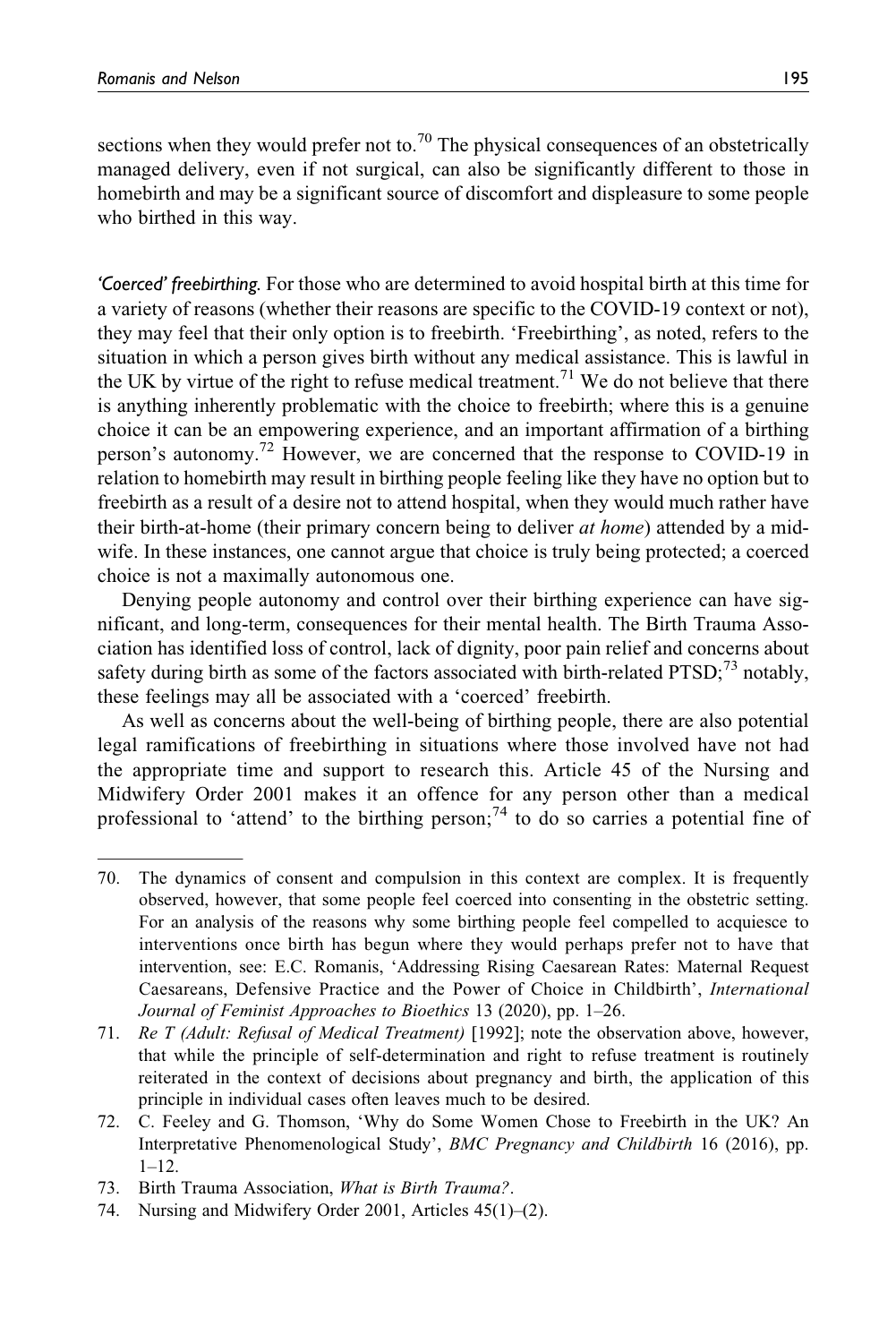up to £5000.<sup>75</sup> The order fails to define what is meant by 'attends to' which can compound the confusion and anxiety potentially felt by those who have turned to freebirthing as a 'last resort'. Further, where birth takes place at home it must be 'notified' within 6 hours.<sup>76</sup> This is an additional requirement to the need to 'register' all births within 42 days of delivery,  $77$  and one which people who have not had the time to thoroughly research this kind of birth may not know about or sufficiently understand, including the relevant administrative steps.

Recent reports have indicated that as NHS trusts look to reinstate homebirth services, they may require the people who wish to access these to sign 'homebirth contracts'.<sup>78</sup> These documents, aimed at safeguarding midwives, cannot compel a birthing person to do anything they are lawfully permitted to refuse; it cannot compel her to accept certain treatments, for example. However, what these contracts do seem to do is introduce some 'hospital style restrictions' to the provision of homebirth services, such as restricting the number of birth partners to one.<sup>79</sup> Given that we have posited that some birthing people may be seeking access to homebirth to avoid exactly such restrictions, it may be that such an approach increases the incidence of birthing people freebirthing because they feel like they have no other option.

#### *Human rights implications*

There is increasing awareness that the treatment of birthing people during childbirth is a matter which falls within the remit of human rights law.<sup>80</sup> By virtue of the Human Rights Act 1998, NHS Trusts (as public authorities) must act in a manner compatible with the obligations set out in the ECHR. $^{81}$  Article 8 of the ECHR provides a right to private and family life, and the European Court of Human Rights has established that issues about the circumstances of birth – including place of birth – fall within the scope of this right.<sup>82</sup> While Article 8 does not dictate that States *must* offer homebirthing services, <sup>83</sup> where a State *does* routinely support homebirthing, any denial of these services will amount to an interference with Article  $8^{84}$  as a result of the State's positive obligations under the provision. We also add that it is innately concerning from a human rights perspective

<sup>75.</sup> Birthrights, Factsheet: Unassisted Birth.

<sup>76.</sup> Notification of Births Act 1907, section 1(1).

<sup>77.</sup> Births and Deaths Registration Act 1953, section 2(1).

<sup>78.</sup> BBC News, 'Coronavirus: Homebirths to Restarts With New Safeguards', BBC News Scotland 23 June 2020. Available at: [https://www.bbc.co.uk/news/uk-scotland-edinburgh](https://www.bbc.co.uk/news/uk-scotland-edinburgh-east-fife-53141853)[east-fife-53141853](https://www.bbc.co.uk/news/uk-scotland-edinburgh-east-fife-53141853) (accessed 30 June 2020).

<sup>79.</sup> Birthrights, Home Birth Contracts (25 June 2020). Available at: [https://www.birthrights.org.](https://www.birthrights.org.uk/2020/06/25/home-birth-contracts/) [uk/2020/06/25/home-birth-contracts/](https://www.birthrights.org.uk/2020/06/25/home-birth-contracts/) (accessed 25 June 2020).

<sup>80.</sup> See, for example, C. Pickles and J. Herring, eds., Childbirth, Vulnerability and Law Exploring Issues of Violence and Control (New York: Routledge, 2019).

<sup>81.</sup> Human Rights Act 1998, section 6(1).

<sup>82.</sup> Ternovszky v. Hungary [2011] ECHR 6

<sup>83.</sup> Pojatina v. Croatia [2018] ECHR 328.

<sup>84.</sup> Ternovszky v Hungary [2011] ECHR 6.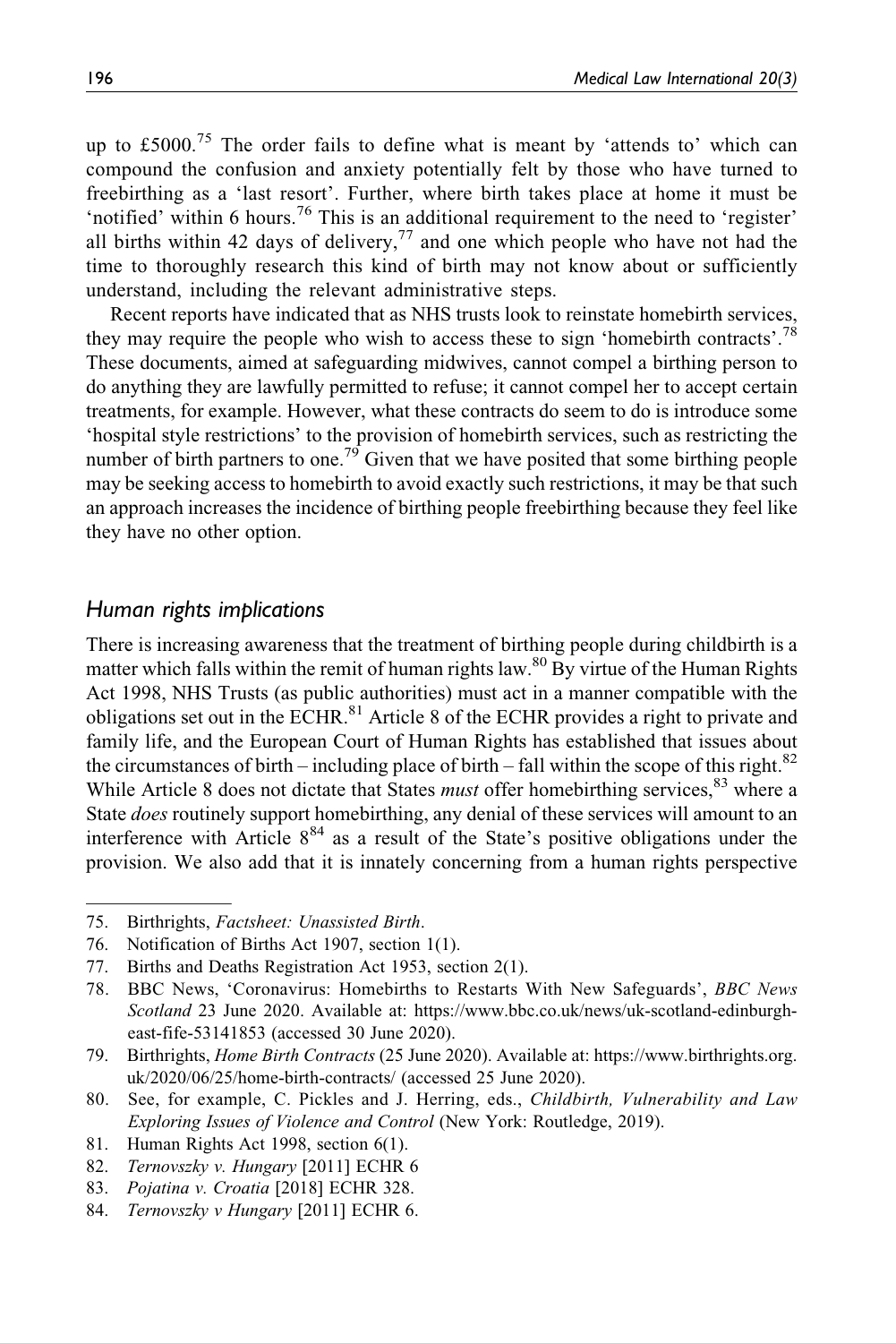that this service has been available in a postcode lottery at this time – for some birthing people access has been rightfully preserved, but some others have not had access by virtue of the decisions made by their local health service. While the State's positive obligation in this context is engaged, it does not necessarily preclude the Health Service from removing homebirthing services in certain situations as Article 8 is not an absolute right. However, any interference with this right must be carefully justified as being necessary and proportionate.

Article 8(2) states that interference may be justified if it is necessary for the 'protection of health'. However, it is not clear that removing homebirthing services does, in fact, achieve this aim. The impact of denying these services on birthing people's welfare has already been explained so we need not reiterate this here to demonstrate that removing homebirthing services actively causes more harm to birthing people's health. It is also not immediately clear that offering a homebirthing service has the potential to result in birthing people's health being compromised while delivering. It might be claimed, as some Trusts did in suspending services, $85$  that the limited availability of ambulances as they are busier than usual with COVID-19 patients might mean that it is less safe to birth at home because emergency provision for transfer to hospital is less readily available. However, the empirical evidence on the relative safety of homebirth illustrates that the proportion of cases in which transfer to hospital for obstetric care in instances of planned homebirth is very small.<sup>86</sup> Furthermore, we are not inclined to believe that either the number of birthing people needing such assistance would or could be happening on such a scale to significantly divert ambulance attention away from COVID-19 patients, nor that this is sufficient justification given that the ambulance service ought to be, and presumably is, readily available for other non-COVID-19 emergencies that might occur at this time. Finally, we note that in the instance that homebirthing is routinely denied and this leads more birthing people to freebirthing, it is much more likely that this might result in more calls to the emergency services.

Further, we argue that it is illogical to assert that the blanket removal of homebirthing service meets the test of 'necessity' when two-thirds of Trusts have continued to offer some form of homebirth service throughout the pandemic. The blanket removal of homebirthing services is neither necessary nor proportionate, therefore these policies amount to a violation of the Article 8 rights of birthing people.

If one is able to make the case that the right to have a homebirth is a 'civil right' there is also a potential to challenge the blanket nature of these policies under the procedural head of Article 6; the right to a 'fair and public hearing within a reasonable time'. We suggest that homebirth services ought to be considered as a civil right because of the NHS policies which indicate that this choice should be widely available and the

<sup>85.</sup> Op. cit.

<sup>86.</sup> On this point (though in relation to abortion services), see: R. Scott, 'Risks, Reasons and Rights: The European Convention on Human Rights and English Abortion Law', Medical Law Review 24 (2016), pp. 1–33; E.C. Romanis, J. Parsons and N. Hodson, 'COVID-19 and Reproductive Justice in Great Britain and the United States: Ensuring Access to Abortion Care During a Global Pandemic', Journal of Law and the Bioscience 7(1) (2020), p. 27.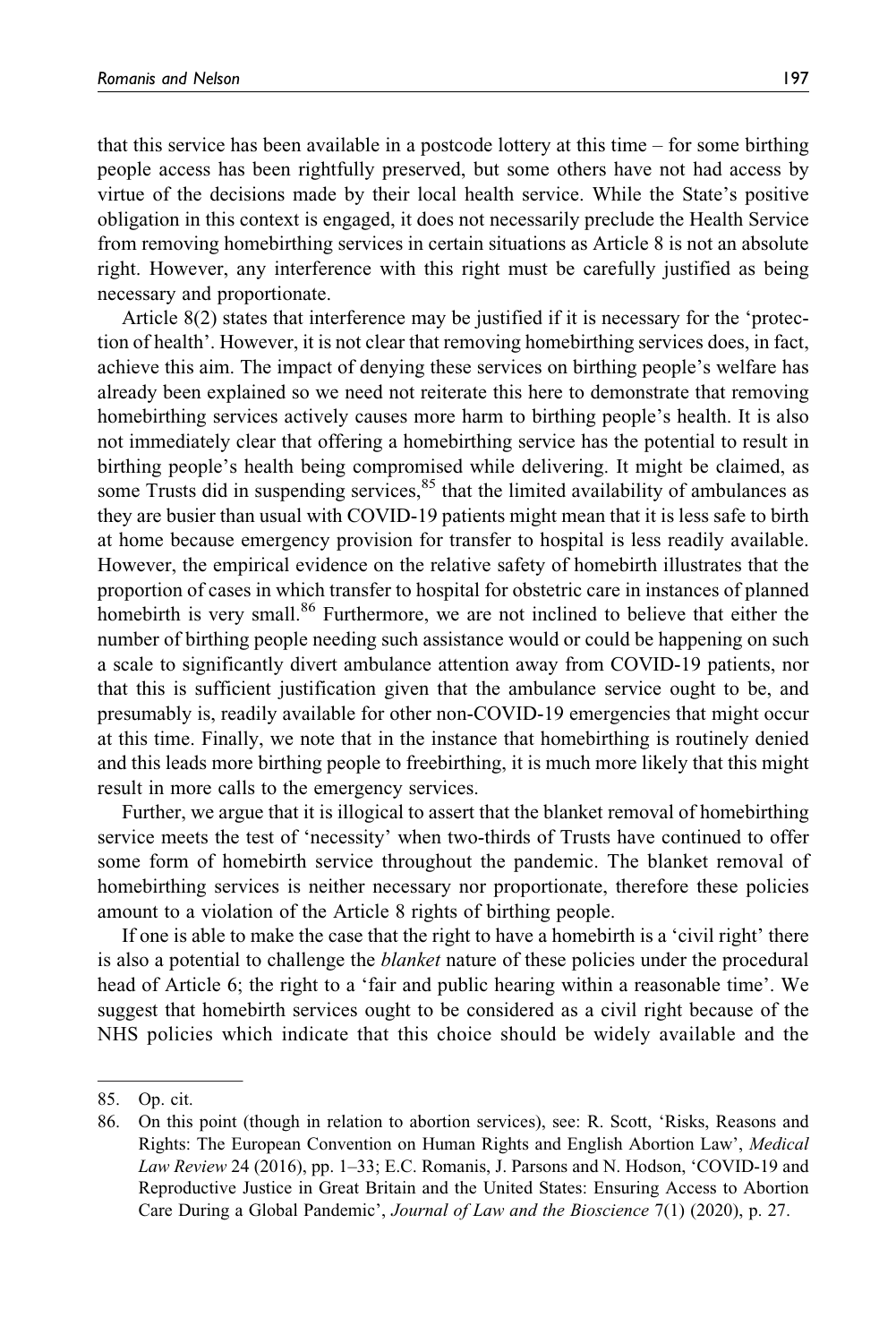professional obligations incumbent upon midwives which we outlined at the beginning of this article. Therefore, the ECHR dictates that birthing people ought to be able to challenge this policy. The nature of the blanket policy is that decisions are not made on a factual case-by-case basis, which also means that there is not scope for individuals to appeal against the decision not to allow them access to a homebirth. While judicial review may present an alternative avenue to challenge the policy, this is insufficient to fulfil the obligation incumbent upon States to ensure their citizens have 'genuine and effective' enjoyment of their ECHR rights. Judicial review is a lengthy and cumbersome process at the best of times, and the courts have not been immune from the impact of delays caused by COVID-19. Pregnancy by its very nature is a time limited process, and issues about care during childbirth are 'time sensitive'.<sup>87</sup> Judicial review does not, therefore, present an effective mechanism whereby birthing people can challenge the homebirth policies.

#### *Homebirths 'contracts'*

As mentioned, some NHS Trusts have begun to reinstate their homebirthing services as lockdown restrictions in the UK (at the time of writing) are generally easing (outside of local lockdowns). However, NHS Trusts are of course working to consider how they can make these services as safe as possible, in terms of COVID-19 infection risk, for their staff and for birthing people. An emerging pattern is the use of 'homebirth contracts' in which documents are used to, in writing, explain the obligations on incumbent on birthing persons who are attended at home to preserve the safety of midwives. Compulsory 'homebirth contracts' have been introduced by NHS Lothian,<sup>88</sup> and the relevant documents spell out the 'risks of birthing at home'. Birthrights notes that it is unfortunate that these contracts do not present a balanced picture of birthing at home $89$  – since they often neglect to mention the specific benefits of doing so,<sup>90</sup> and also as there is the potential that the risks are overstated in the absence of mentioning these benefits.

Concerns about homebirth contracts are not new. Nolan wrote of the experiences of birthing people who were asked to sign 'disclosures' on Trust-headed paper with statements such as 'this is a disclosure to say that if anything happens at home, you will take full responsibility and that you will transfer into hospital if we deem it necessary'.<sup>91</sup> Birthrights has raised their concern about such COVID-19 'homebirth contracts' effectively making birthing people feel as if they are agreeing to any intervention that might be proposed by their midwife during a homebirth.<sup>92</sup> These documents do not carry any

<sup>87.</sup> C. Pickles, 'Leaving Women Behind: The Application of Evidence-Based Guidelines, Law, and Obstetric Violence by Omission', in C. Pickles and J. Herring, eds., Childbirth, Vulnerability and Law, p. 146.

<sup>88.</sup> Birthrights, Home Birth Contracts.

<sup>89.</sup> Op. cit.

<sup>90.</sup> For example, some benefits are being in a comfortable environment, having the freedom to move around, having more freedom with birth partners.

<sup>91.</sup> M. Nolan, Homebirth: The Politics of Difficult Choices (New York: Routledge, 2011), p. 51.

<sup>92.</sup> Birthrights, Home Birth Contracts.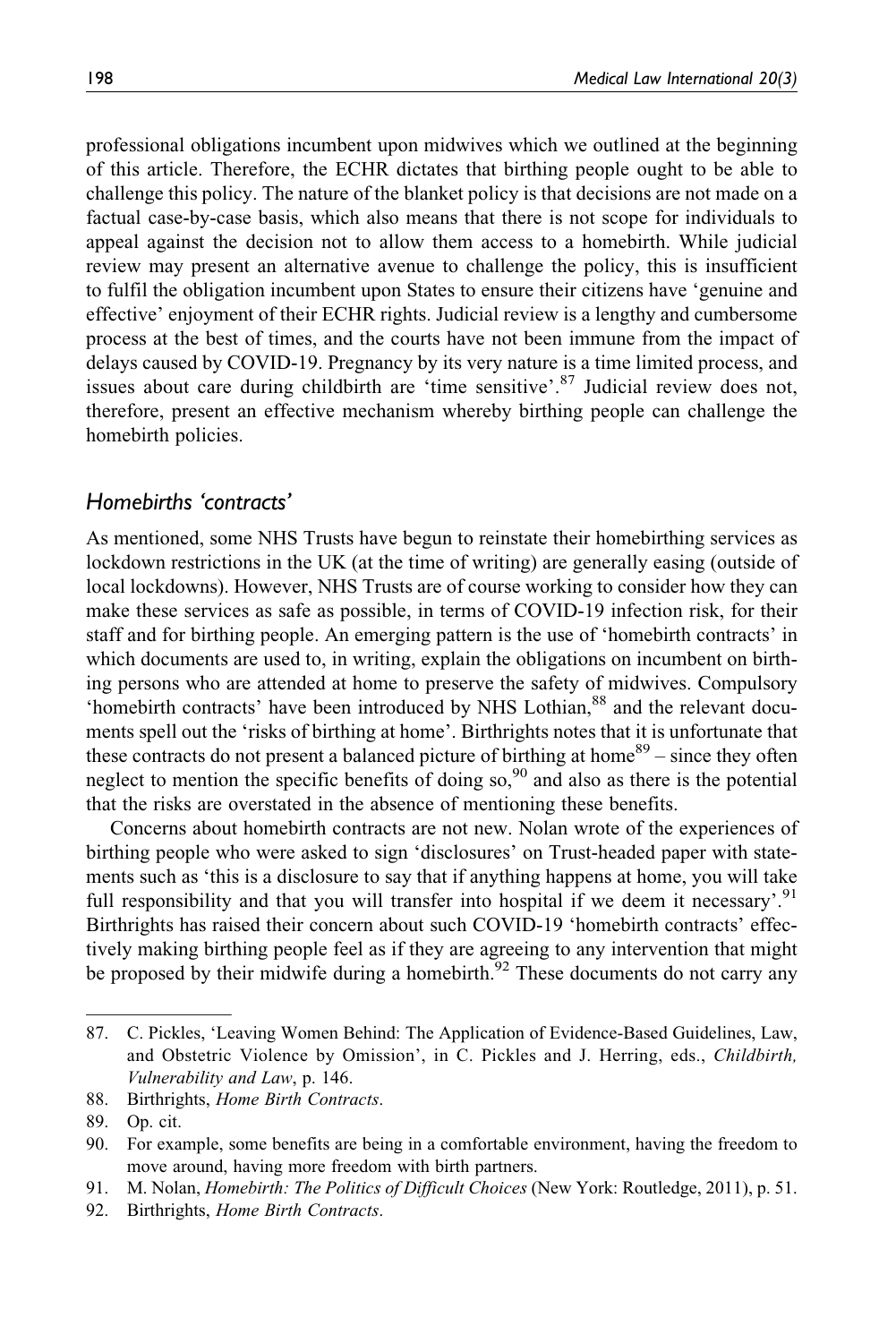legal weight when it comes to decisions during birth – the fact that a pregnant person preparing to birth has signed cannot compel them to have any intervention during their birth, such as transfer to hospital, to which they do not consent. A birthing person's right to refuse medical treatment, a fundamental principle of English law, will remain intact<sup>93</sup> as we have noted in this article. However, there is a clear intention by NHS Trusts in these documents to make these arrangements appear *as if* they carry such authority, and it is easy to see how they might be interpreted as doing so by birthing people; not least as the word 'contract' is usually used in reference to an agreement between two parties which is legally enforceable in some way. This is incredibly inappropriate. We see the value in information being given to birthing people about the COVID-19 context and about what birthing people and midwives can do together to minimise everyone's exposure to infection. However, if documentation is being used that mentions interventions and birthing person's 'obligations' to agree to the recommendations of their midwives this is both wholly inappropriate, and an affront to the principles of autonomy and empowerment in childbirth. This, therefore, displaces pregnant people's welfare.

## **Conclusion**

COVID-19 has had a significant impact on all aspects of medical care in the UK, and the maternity services have been no different. In this article, we have focused on the restrictions that some NHS Trusts imposed upon homebirthing in response to the virus. While homebirthing is not a popular birthing choice in the UK, there are a number of reasons associated with the pandemic which have likely increased demand for this choice; fear (whether founded or not) about attending hospital, concerns about the choices available to birthing people during birth and fear related to the strict restrictions on birth partners and visitors. Furthermore, the reasons why birthing people opt for homebirth are often highly individual, meaningful and often determinative of that person's experience of childbirth.

In this article, we have outlined the potential harms – physical, mental and legal – associated with restricting homebirthing services at a time when demand for them may be greater than ever. We believe that choice about and in childbirth is imperative, and it remains so at a time when support networks for birthing people and new parent(s) are more restricted than they have been in living memory. The investigation of the impact that the pandemic has had on access to homebirth is incredibly important, to highlight the extent to which there has been a failure to centre the experiences of birthing people and their welfare in maternity services at this time (in a manner that we believe was not necessary or proportionate) and in the hope that lessons can be learnt going forward.

#### **Declaration of conflicting interests**

The author(s) declared no potential conflicts of interest with respect to the research, authorship, and/or publication of this article.

<sup>93.</sup> Re T (Adult: Refusal of Medical Treatment) [1992]; Re MB [1997] 2 FLR 426 (CA); Re S (Adult: Refusal of Medical Treatment) [1992] 3 WLR 8.